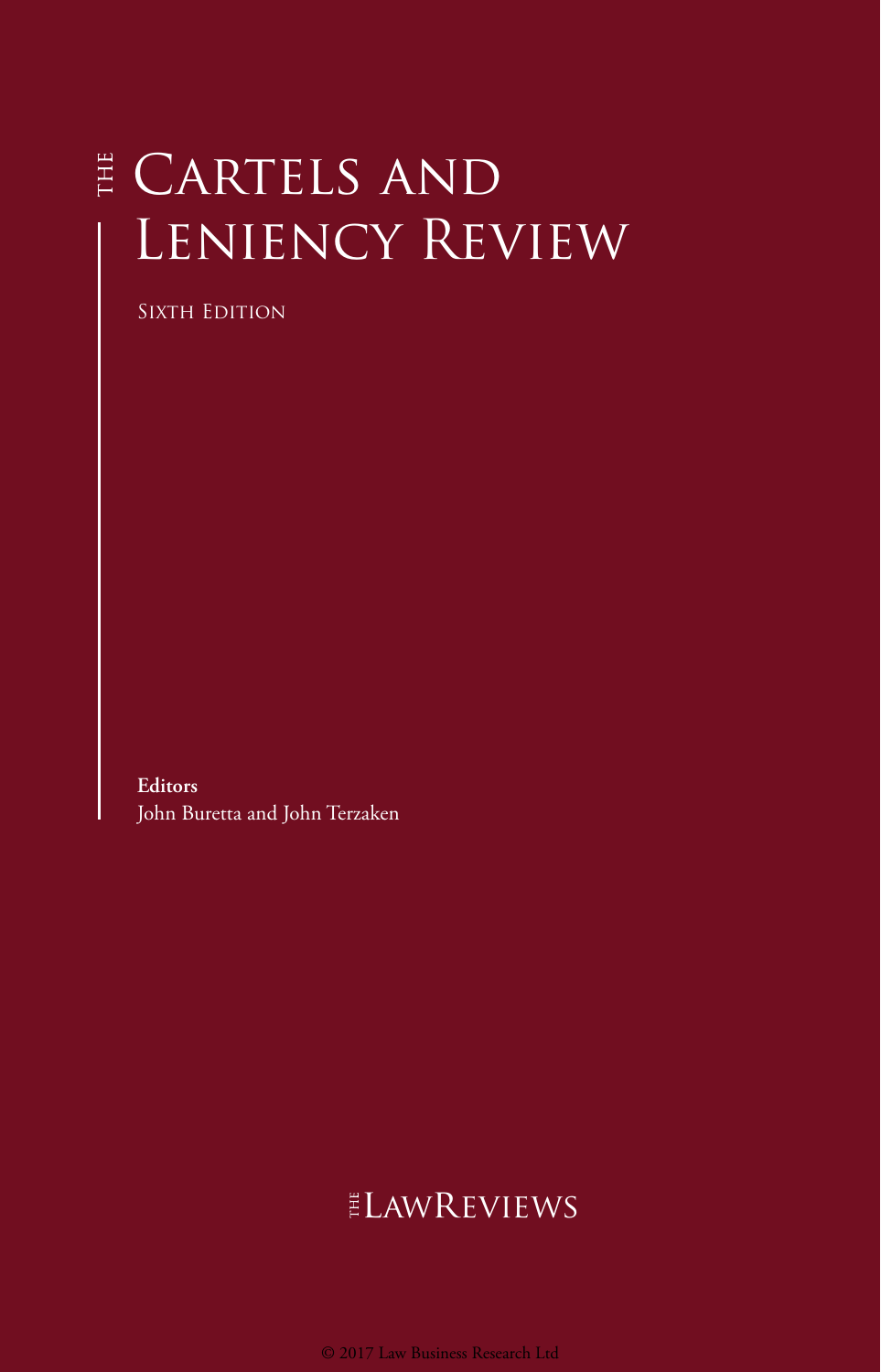# E CARTELS AND LENIENCY REVIEW

Sixth Edition

Reproduced with permission from Law Business Research Ltd This article was first published in February 2018 For further information please contact Nick.Barette@thelawreviews.co.uk

**Editors** John Buretta and John Terzaken

# $ELMR$  EVIEWS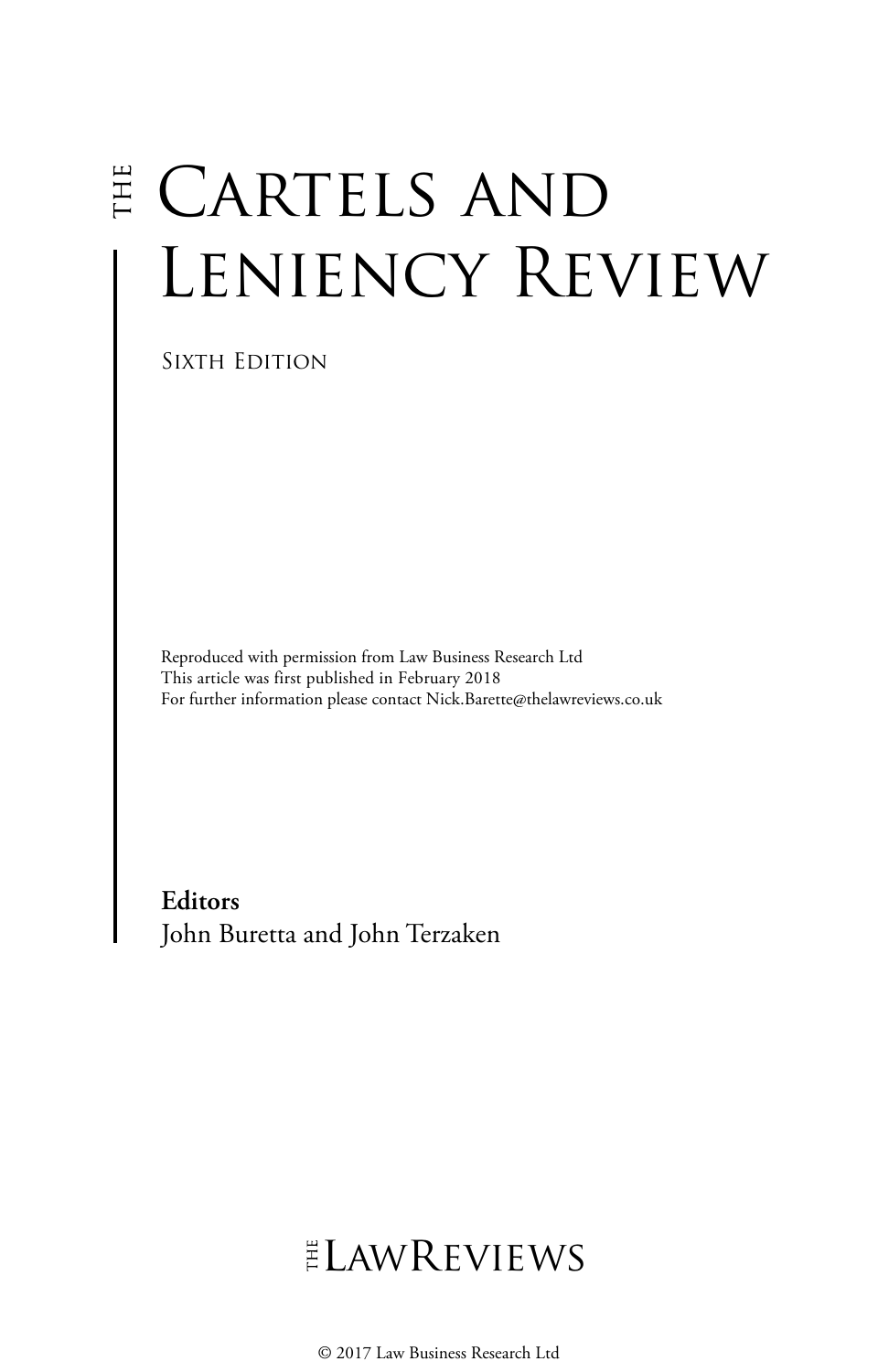#### PUBLISHER Tom Barnes

#### SENIOR BUSINESS DEVELOPMENT MANAGER Nick Barette

BUSINESS DEVELOPMENT MANAGERS Thomas Lee, Joel Woods

> ACCOUNT MANAGERS Pere Aspinall, Sophie Emberson, Laura Lynas, Jack Bagnall

PRODUCT MARKETING EXECUTIVE Rebecca Mogridge

> RESEARCHER Arthur Hunter

EDITORIAL COORDINATOR Gavin Jordan

HEAD OF PRODUCTION Adam Myers

PRODUCTION EDITOR Caroline Fewkes

> SUBEDITOR Charlotte Stretch

CHIEF EXECUTIVE OFFICER Paul Howarth

Published in the United Kingdom by Law Business Research Ltd, London 87 Lancaster Road, London, W11 1QQ, UK © 2018 Law Business Research Ltd www.TheLawReviews.co.uk

No photocopying: copyright licences do not apply.

The information provided in this publication is general and may not apply in a specific situation, nor does it necessarily represent the views of authors' firms or their clients. Legal advice should always be sought before taking any legal action based on the information provided. The publishers accept no responsibility for any acts or omissions contained herein. Although the information provided is accurate as of January 2018, be advised that this is a developing area.

Enquiries concerning reproduction should be sent to Law Business Research, at the address above. Enquiries concerning editorial content should be directed to the Publisher – tom.barnes@lbresearch.com

#### ISBN 978-1-92228-12-6

Printed in Great Britain by Encompass Print Solutions, Derbyshire Tel: 0844 2480 112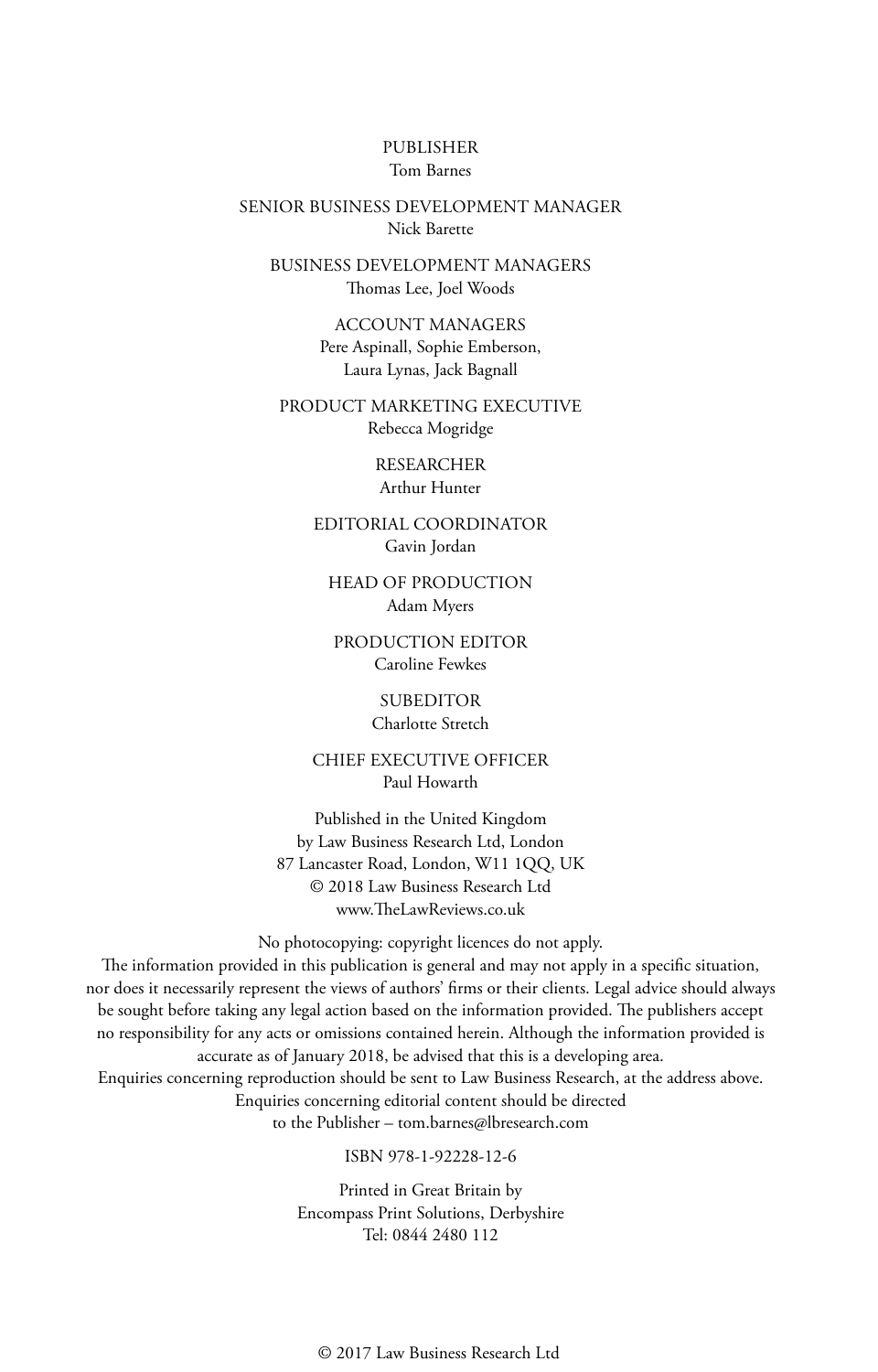# $E$ LAWREVIEWS

THE MERGERS AND ACQUISITIONS REVIEW THE RESTRUCTURING REVIEW THE PRIVATE COMPETITION ENFORCEMENT REVIEW THE DISPUTE RESOLUTION REVIEW THE EMPLOYMENT LAW REVIEW THE PUBLIC COMPETITION ENFORCEMENT REVIEW THE BANKING REGULATION REVIEW THE INTERNATIONAL ARBITRATION REVIEW THE MERGER CONTROL REVIEW THE TECHNOLOGY, MEDIA AND TELECOMMUNICATIONS REVIEW THE INWARD INVESTMENT AND INTERNATIONAL TAXATION REVIEW THE CORPORATE GOVERNANCE REVIEW THE CORPORATE IMMIGRATION REVIEW THE INTERNATIONAL INVESTIGATIONS REVIEW THE PROJECTS AND CONSTRUCTION REVIEW THE INTERNATIONAL CAPITAL MARKETS REVIEW THE REAL ESTATE LAW REVIEW THE PRIVATE EQUITY REVIEW THE ENERGY REGULATION AND MARKETS REVIEW THE INTELLECTUAL PROPERTY REVIEW THE ASSET MANAGEMENT REVIEW THE PRIVATE WEALTH AND PRIVATE CLIENT REVIEW THE MINING LAW REVIEW THE EXECUTIVE REMUNERATION REVIEW THE ANTI-BRIBERY AND ANTI-CORRUPTION REVIEW THE CARTELS AND LENIENCY REVIEW THE TAX DISPUTES AND LITIGATION REVIEW THE LIFE SCIENCES LAW REVIEW THE INSURANCE AND REINSURANCE LAW REVIEW THE GOVERNMENT PROCUREMENT REVIEW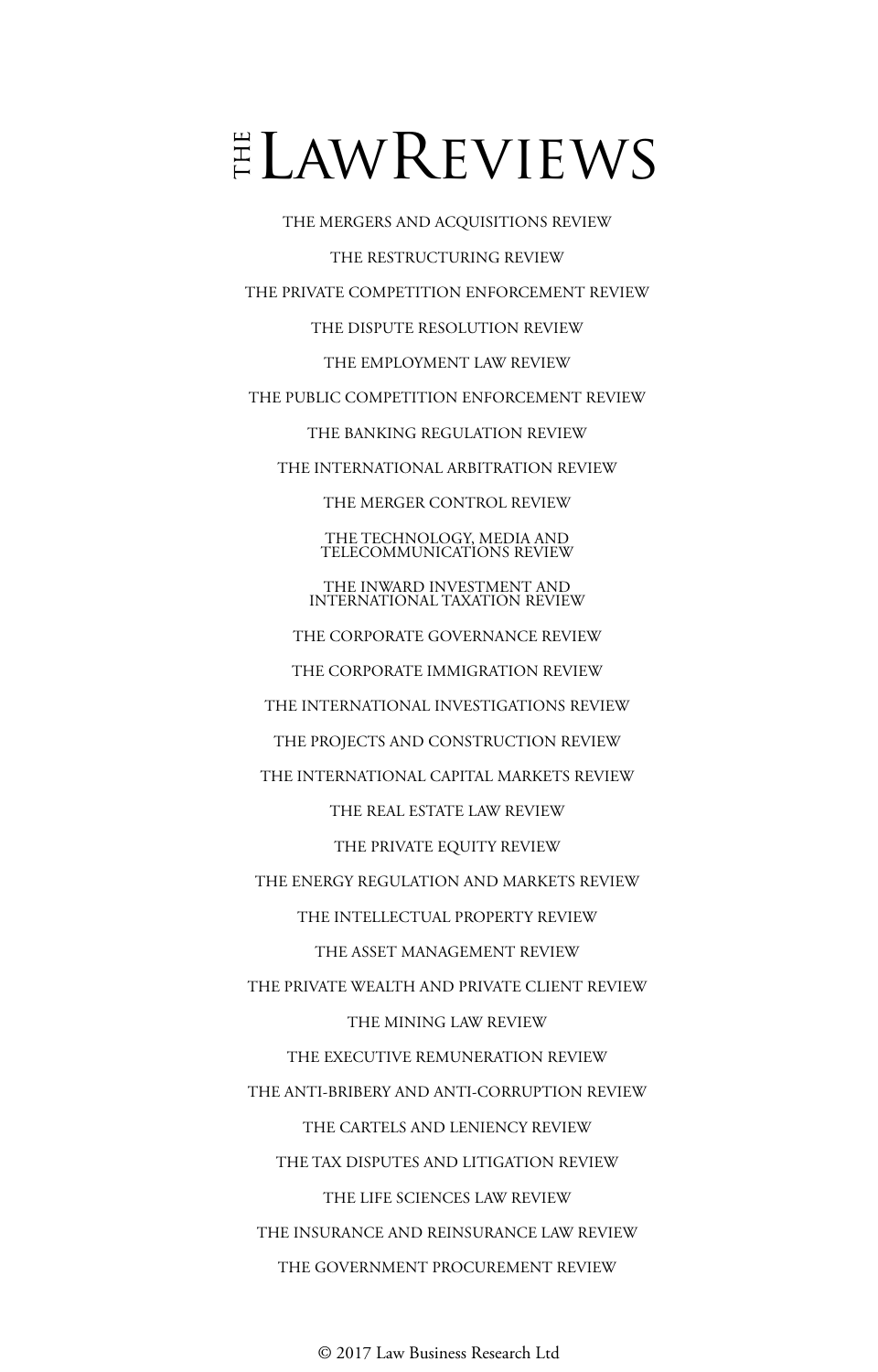THE DOMINANCE AND MONOPOLIES REVIEW THE AVIATION LAW REVIEW THE FOREIGN INVESTMENT REGULATION REVIEW THE ASSET TRACING AND RECOVERY REVIEW THE INSOLVENCY REVIEW THE OIL AND GAS LAW REVIEW THE FRANCHISE LAW REVIEW THE PRODUCT REGULATION AND LIABILITY REVIEW THE SHIPPING LAW REVIEW THE ACQUISITION AND LEVERAGED FINANCE REVIEW THE PRIVACY, DATA PROTECTION AND CYBERSECURITY LAW REVIEW THE PUBLIC–PRIVATE PARTNERSHIP LAW REVIEW THE TRANSPORT FINANCE LAW REVIEW THE SECURITIES LITIGATION REVIEW THE LENDING AND SECURED FINANCE REVIEW THE INTERNATIONAL TRADE LAW REVIEW THE SPORTS LAW REVIEW THE INVESTMENT TREATY ARBITRATION REVIEW THE GAMBLING LAW REVIEW THE INTELLECTUAL PROPERTY AND ANTITRUST REVIEW THE REAL ESTATE M&A AND PRIVATE EQUITY REVIEW THE SHAREHOLDER RIGHTS AND ACTIVISM REVIEW THE ISLAMIC FINANCE AND MARKETS LAW REVIEW THE ENVIRONMENT AND CLIMATE CHANGE LAW REVIEW THE CONSUMER FINANCE LAW REVIEW THE INITIAL PUBLIC OFFERINGS REVIEW THE CLASS ACTIONS LAW REVIEW THE TRANSFER PRICING LAW REVIEW THE BANKING LITIGATION LAW REVIEW THE HEALTHCARE LAW REVIEW THE PATENT LITIGATION LAW REVIEW THE THIRD PARTY LITIGATION FUNDING LAW REVIEW THE TRADEMARKS LAW REVIEW

### www.TheLawReviews.co.uk

© 2017 Law Business Research Ltd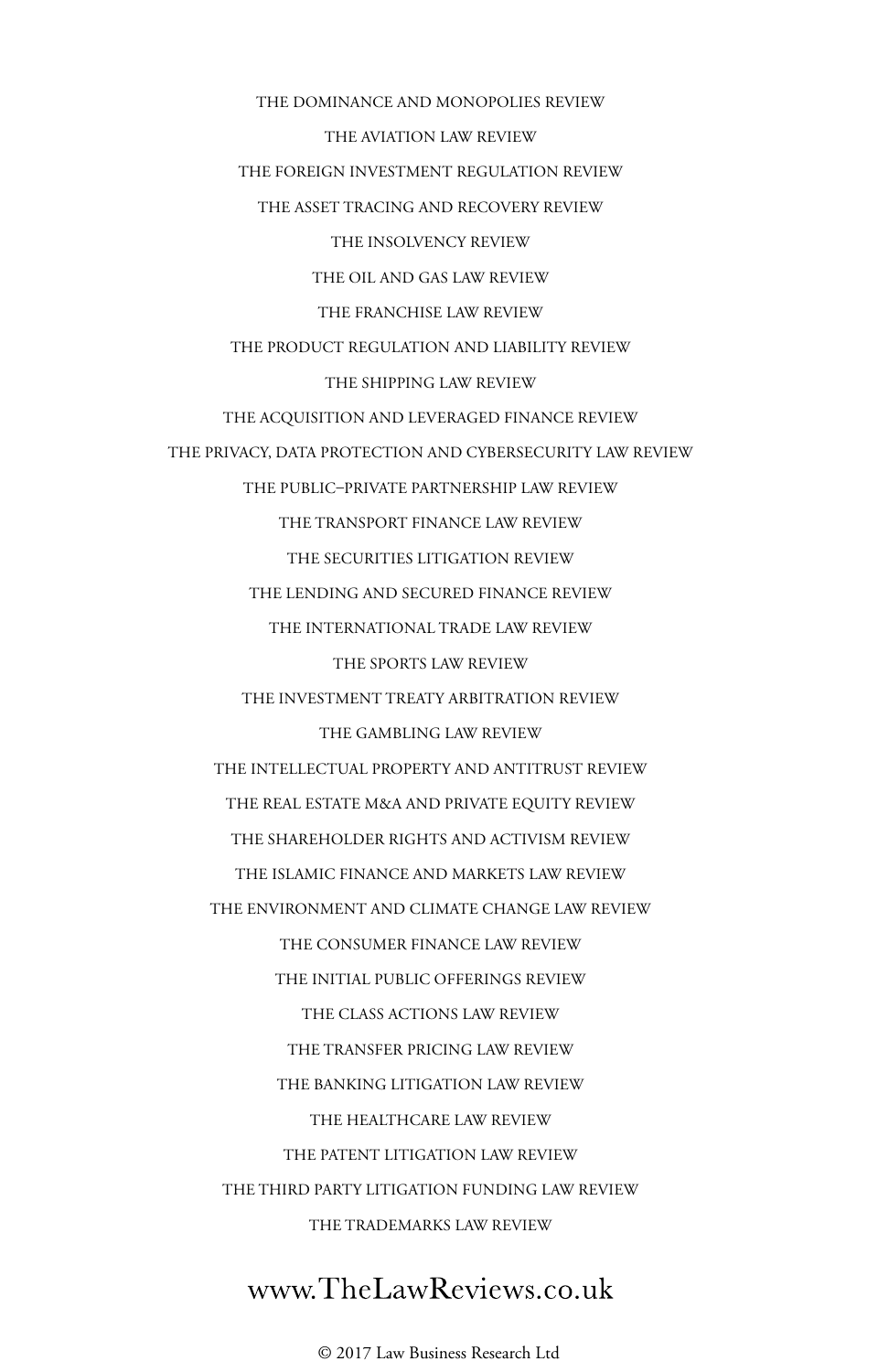# ACKNOWLEDGEMENTS

The publisher acknowledges and thanks the following law firms for their learned assistance throughout the preparation of this book:

A&L GOODBODY

ALLEN & GLEDHILL LLP

ANDERSON MŌRI & TOMOTSUNE

ASSEGAF HAMZAH & PARTNERS

BAKER MCKENZIE

BREDIN PRAT

CMS RUSSIA

CRAVATH, SWAINE & MOORE LLP

DE BRAUW BLACKSTONE WESTBROEK

ELIG, ATTORNEYS-AT-LAW

ESTUDIO BECCAR VARELA

FATUR LAW FIRM

G ELIAS & CO

GLEISS LUTZ

HOGAN LOVELLS (MEXICO)

HOGAN LOVELLS (SOUTH AFRICA)

JONES DAY

J SAGAR ASSOCIATES

KING & WOOD MALLESONS

LEE AND LI, ATTORNEYS-AT-LAW

LENZ & STAEHELIN

LIEDEKERKE WOLTERS WAELBROECK KIRKPATRICK

© 2017 Law Business Research Ltd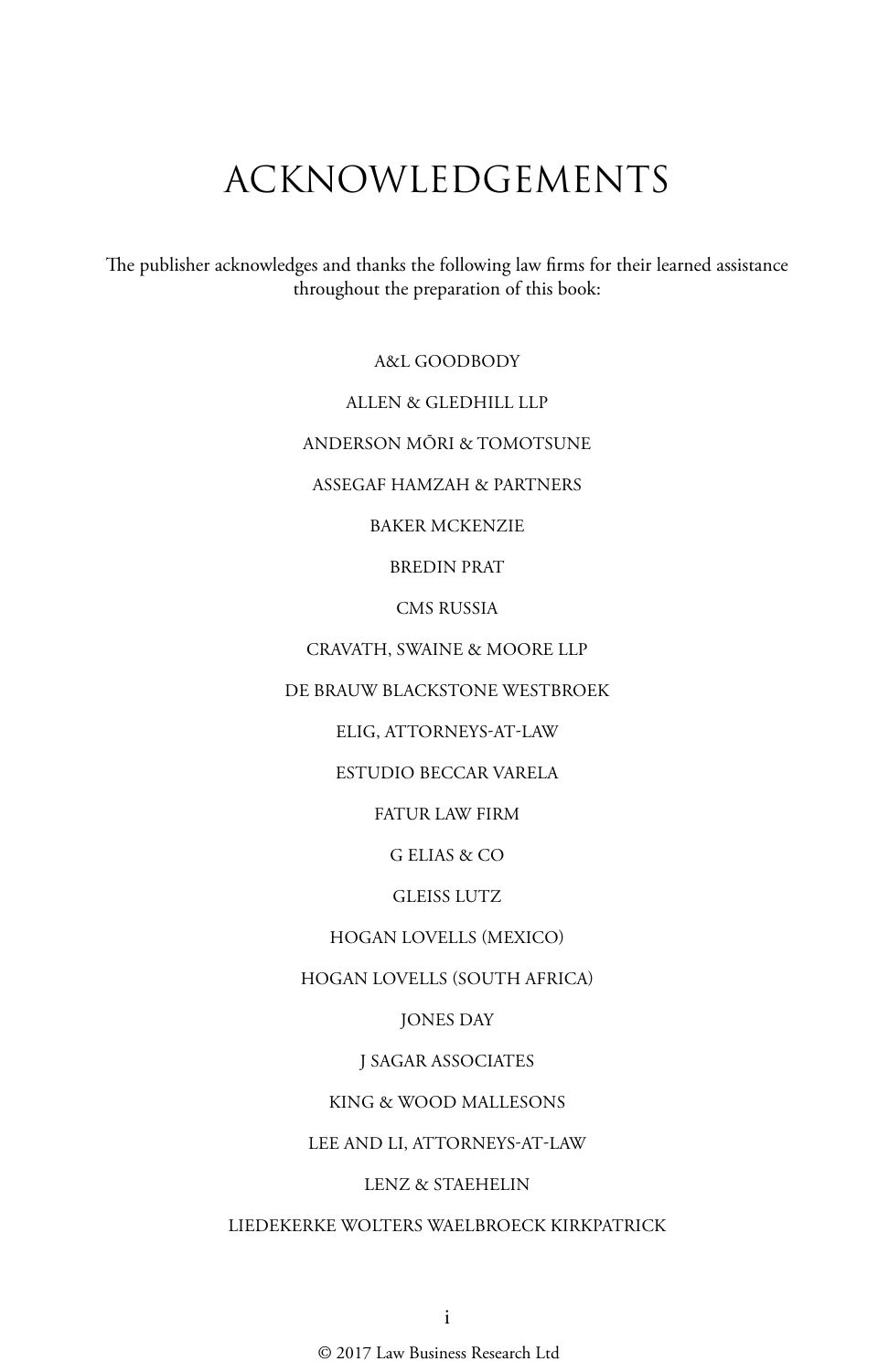LINKLATERS PINHEIRO NETO ADVOGADOS POTAMITIS VEKRIS RÆDER, ATTORNEYS-AT-LAW SIMPSON THACHER & BARTLETT LLP SLAUGHTER AND MAY STEPHEN WU URÍA MENÉNDEZ YULCHON LLC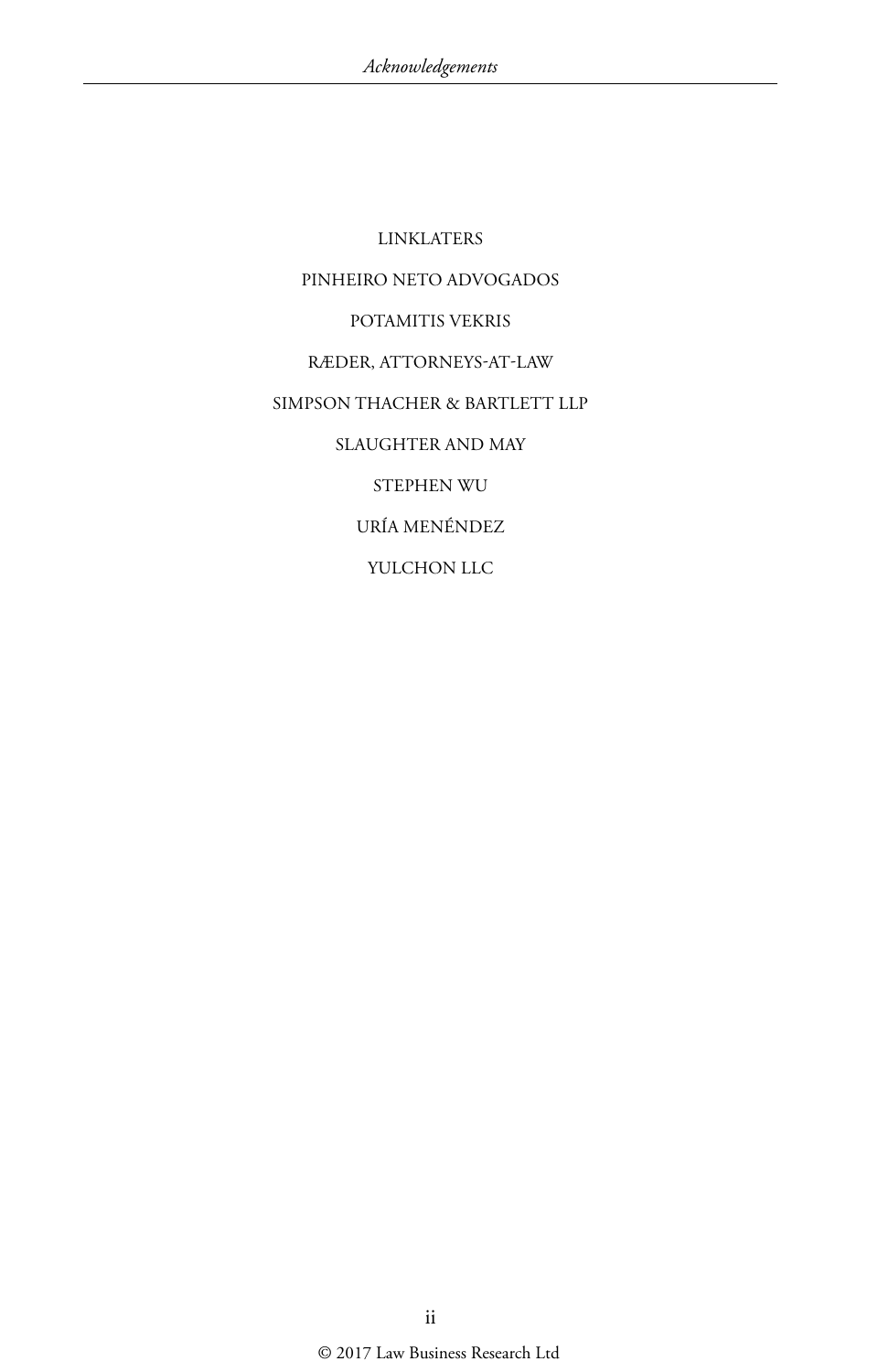# CONTENTS

| Editors' Preface |                                                         |  |
|------------------|---------------------------------------------------------|--|
|                  | John Buretta and John Terzaken                          |  |
| Chapter 1        | John Buretta and John Terzaken                          |  |
| Chapter 2        | Camila Corvalán                                         |  |
| Chapter 3        | Nicolas J Taylor, Prudence J Smith and Matthew Whitaker |  |
| Chapter 4        | Stefaan Raes                                            |  |
| Chapter 5        | José Alexandre Buaiz Neto                               |  |
| Chapter 6        | Arlan Gates and Yana Ermak                              |  |
| Chapter 7        | Susan Ning, Hazel Yin and Kate Peng                     |  |
| Chapter 8        | Philippe Chappatte and Paul Walter                      |  |
| Chapter 9        | Hugues Calvet, Olivier Billard and Guillaume Fabre      |  |
| Chapter 10       | Petra Linsmeier and Matthias Karl                       |  |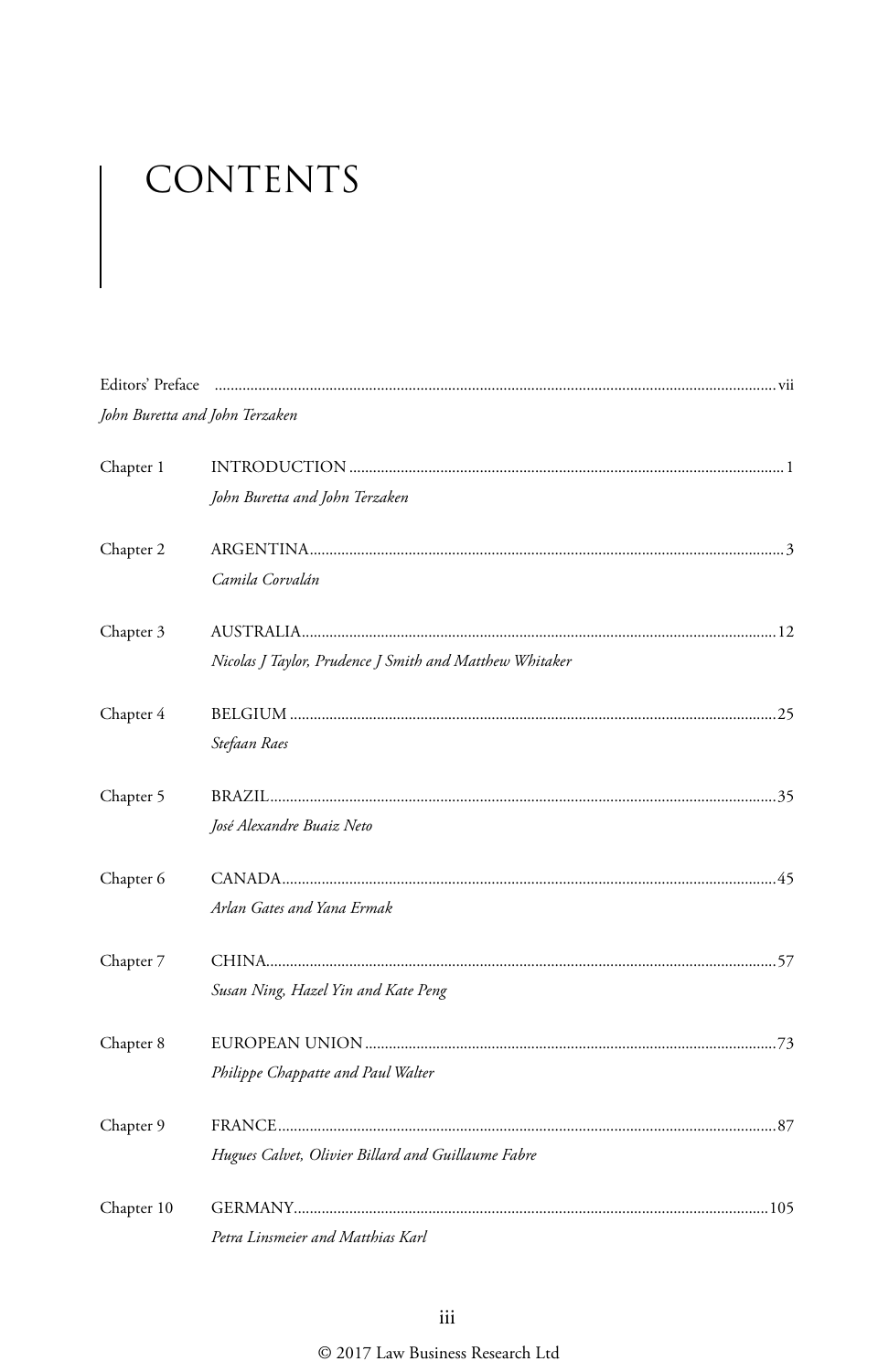| Chapter 11 |                                                                       |  |
|------------|-----------------------------------------------------------------------|--|
|            | Dimitris Loukas and Athanasios Taliadouros                            |  |
| Chapter 12 |                                                                       |  |
|            | Stephen Crosswell, Tom Jenkins and Donald Pan                         |  |
| Chapter 13 |                                                                       |  |
|            | Farhad Sorabjee and Amitabh Kumar                                     |  |
| Chapter 14 |                                                                       |  |
|            | HMBC Rikrik Rizkiyana, Anastasia Pritahayu RD and Wisnu Wardhana      |  |
| Chapter 15 |                                                                       |  |
|            | Vincent Power                                                         |  |
| Chapter 16 |                                                                       |  |
|            | Hideto Ishida and Yuhki Tanaka                                        |  |
| Chapter 17 |                                                                       |  |
|            | Sai Ree Yun, Cecil Saehoon Chung, Kyoung Yeon Kim and Seung Hyuck Han |  |
| Chapter 18 |                                                                       |  |
|            | Omar Guerrero Rodríguez and Martín Michaus Fernández                  |  |
| Chapter 19 |                                                                       |  |
|            | Jolling de Pree and Martijn Snoep                                     |  |
| Chapter 20 |                                                                       |  |
|            | Gbolahan Elias and Obianuju Ifebunandu                                |  |
| Chapter 21 |                                                                       |  |
|            | Carl Arthur Christiansen and Catherine Sandvig                        |  |
| Chapter 22 |                                                                       |  |
|            | Małgorzata Szwaj and Wojciech Podlasin                                |  |
| Chapter 23 |                                                                       |  |
|            | Maxim Boulba and Maria Ermolaeva                                      |  |
| Chapter 24 |                                                                       |  |
|            | Daren Shiau, Elsa Chen and Scott Clements                             |  |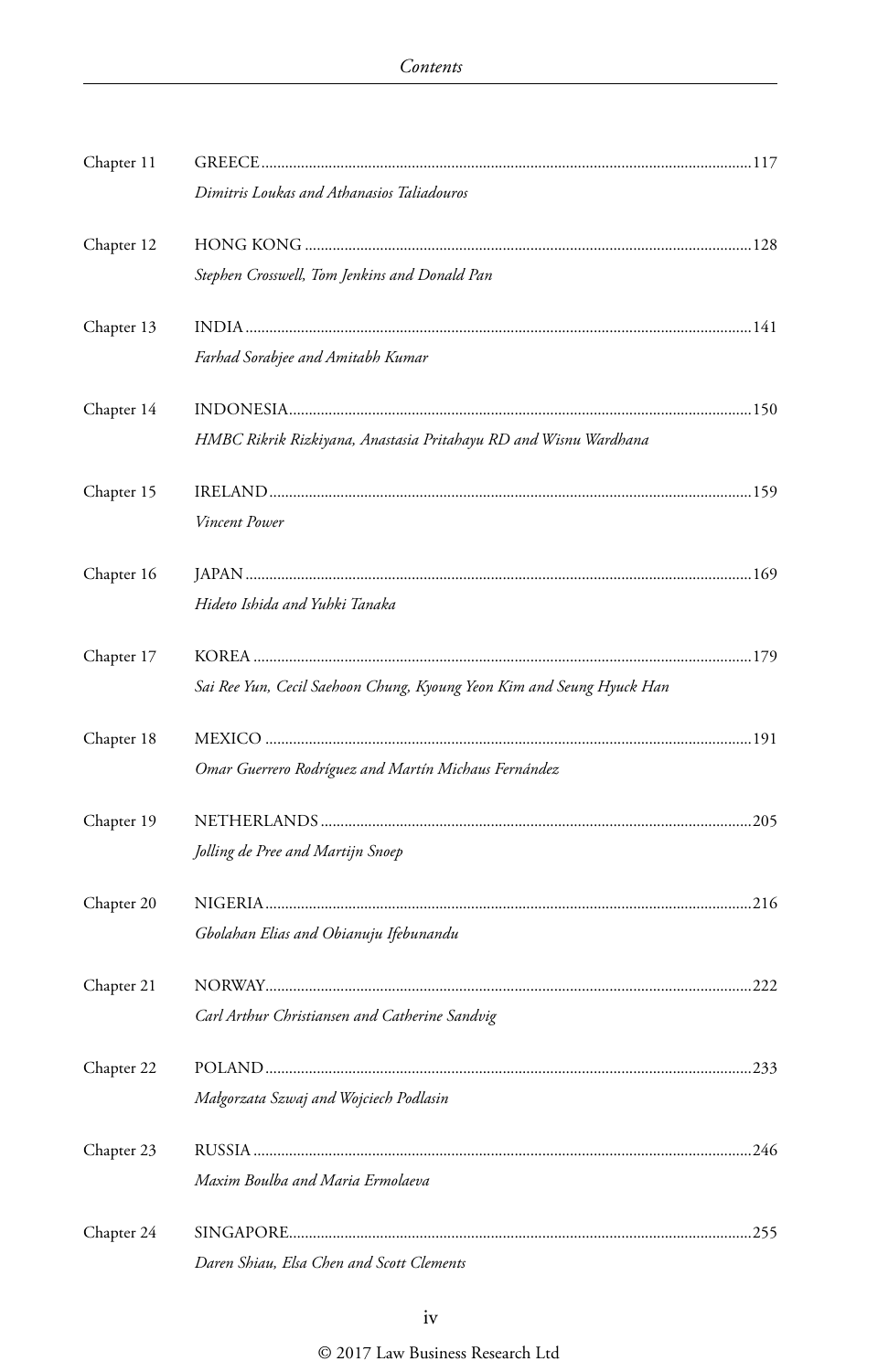| Chapter 25 | Andrej Fatur and Helena Belina Djalil           |  |
|------------|-------------------------------------------------|--|
| Chapter 26 |                                                 |  |
|            | Lesley Morphet                                  |  |
| Chapter 27 |                                                 |  |
|            | Alfonso Gutiérrez and Ana Raquel Lapresta       |  |
| Chapter 28 |                                                 |  |
|            | Marcel Meinhardt, Benoît Merkt and Astrid Waser |  |
| Chapter 29 |                                                 |  |
|            | Stephen Wu, Rebecca Hsiao and Wei-Han Wu        |  |
| Chapter 30 |                                                 |  |
|            | Gönenç Gürkaynak                                |  |
| Chapter 31 |                                                 |  |
|            | Philippe Chappatte and Paul Walter              |  |
| Chapter 32 |                                                 |  |
|            | John Buretta and John Terzaken                  |  |
| Appendix 1 |                                                 |  |
| Appendix 2 |                                                 |  |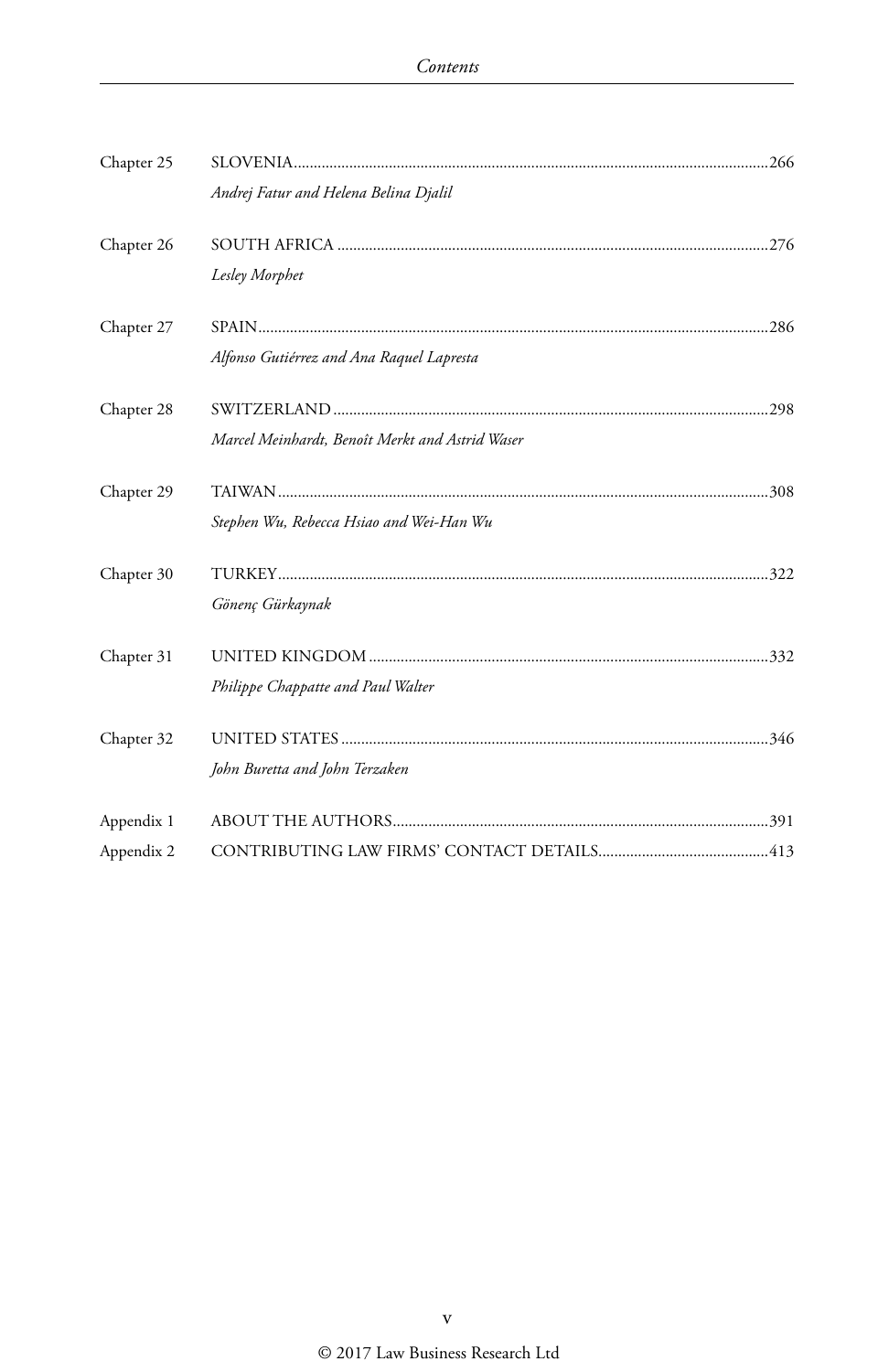## EDITORS' PREFACE

Cartels are a surprisingly persistent feature of economic life. The temptation to rig the game in one's favour is constant, particularly when demand conditions are weak and the product in question is an undifferentiated commodity. Corporate compliance programmes are useful but inherently limited, as managers may come to see their personal interests as divergent from those of the corporation. Detection of cartel arrangements can present a substantial challenge for both internal legal departments and law enforcers. Some notable cartels managed to remain intact for as long as a decade before they were uncovered. Some may never see the light of day. However, for those that are detected, this compendium offers a resource for practitioners around the world.

This book brings together leading competition law experts from more than 30 jurisdictions to address an issue of growing importance to large corporations, their managers and their lawyers: the potential liability, both civil and criminal, that may arise from unlawful agreements with competitors as to price, markets or output. The broad message of the book is that this risk is growing steadily. In part because of US leadership, stubborn cultural attitudes regarding cartel activity are gradually shifting. Many jurisdictions have moved to give their competition authorities additional investigative tools, including wiretap authority and broad subpoena powers. There is also a burgeoning movement to criminalise cartel activity in jurisdictions where it has previously been regarded as wholly or principally a civil matter. The growing use of leniency programmes has worked to radically destabilise global cartels, creating powerful incentives to report cartel activity when discovered.

The authors of these chapters are from some of the most widely respected law firms in their jurisdictions. All have substantial experience with cartel investigations and many have served in senior positions in government. They know both what the law says and how it is actually enforced, and we think you will find their guidance regarding the practices of local competition authorities invaluable. This book seeks to provide both breadth of coverage (with chapters on 31 jurisdictions) and analytical depth for those practitioners who may find themselves on the front line of a government inquiry or an internal investigation into suspect practices.

Our emphasis is necessarily on established law and policy, but discussion of emerging or unsettled issues has been provided where appropriate.

This is the sixth edition of *The Cartels and Leniency Review*. We hope you will find it a useful resource. The views expressed are those of the authors and not those of their firms, the editor or the publisher. Every endeavour has been made to make updates until the last possible date before publication to ensure that what you read is the latest intelligence.

Cravath, Swaine & Moore LLP Simpson Thacher & Bartlett LLP New York Washington, DC January 2018

#### **John Buretta John Terzaken**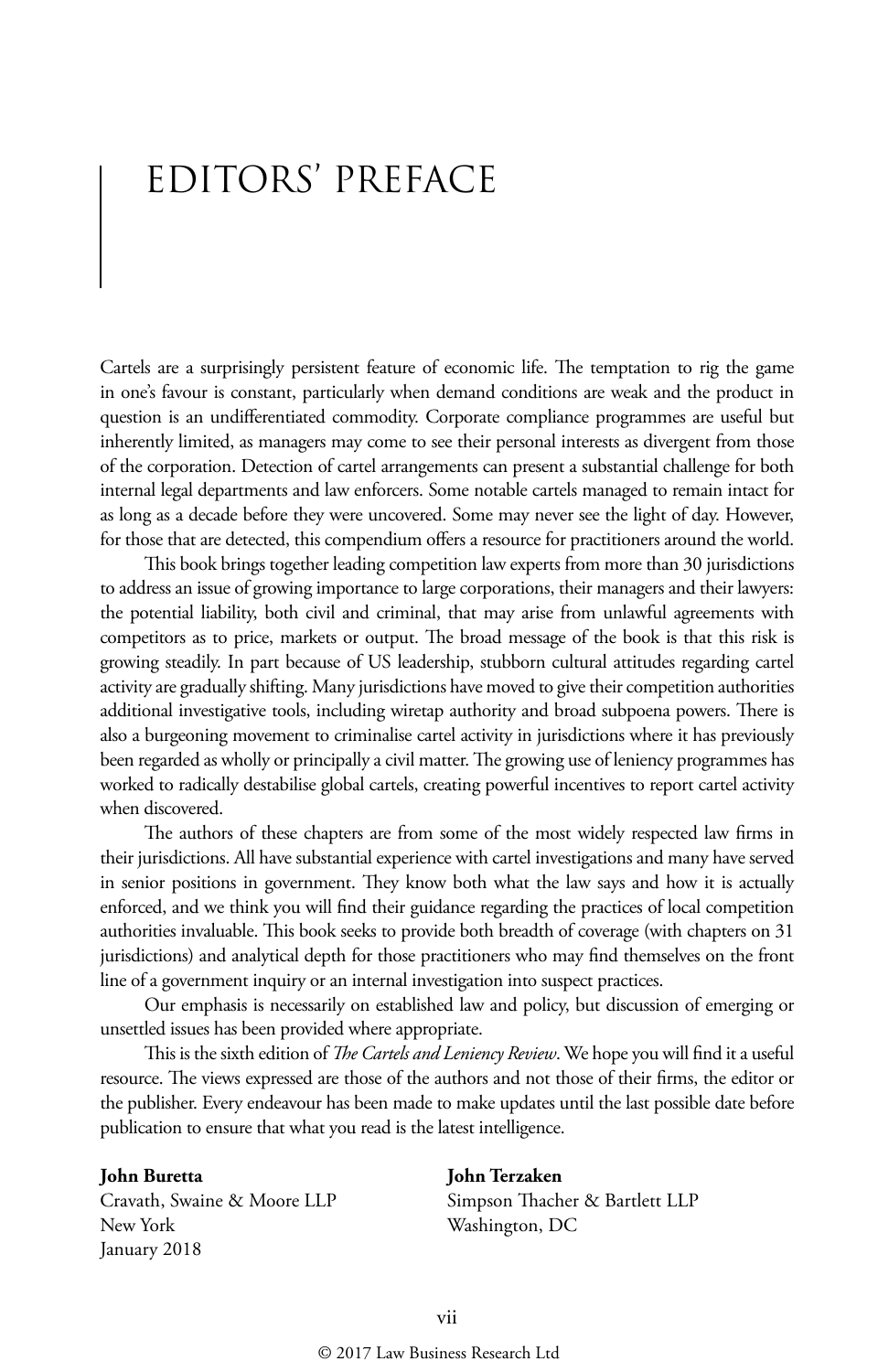## TAIWAN

*Stephen Wu, Rebecca Hsiao and Wei-Han Wu*<sup>1</sup>

#### **I ENFORCEMENT POLICIES AND GUIDANCE**

#### **i Definition**

Cartels are regulated by the provisions governing concerted actions under the Taiwan Fair Trade Act (TFTA). A concerted action is a conduct of any enterprise, by means of contract, agreement or any other form of mutual understanding, $^2$  with a competing enterprise to jointly determine the price of goods or services, or to limit the terms of quantity, technology, products, facilities, trading counterparts or trading territory with respect to such goods and services, thereby restricting each other's business activities. A concerted action is limited to a horizontal action that is conducted by enterprises competing at the same stage of production or sale, and that may interfere with the market mechanism with regard to production or supply and demand of goods or services.<sup>3</sup>

Since the TFTA was amended on 6 February 2015,<sup>4</sup> the Taiwan Fair Trade Commission (TFTC) is permitted to presume the existence of an agreement on the basis of circumstantial evidence, such as market conditions, characteristics of the products or services involved, and profit and cost considerations. By way of this amendment, the new law substantially shifts the burden of proof regarding the existence of an agreement among competitors from the TFTC to the enterprises that are investigated or penalised.

#### **ii Exemption**

A concerted action is prohibited unless it meets one of the requirements stipulated in Article 15 of the TFTA, is beneficial to the economy as a whole and in the public interest, and the application filed with the TFTC for the concerted action has been approved.

Article 15 of the TFTA provides the following eight requirements for a concerted action to be approved by the TFTC:

*a* unification: it unifies the specifications or models of goods for the purpose of reducing costs, improving quality or increasing efficiency;

<sup>1</sup> Stephen Wu is a partner and Rebecca Hsiao and Wei-Han Wu are associate partners at Lee and Li, Attorneys-at-Law.

<sup>2</sup> Any other form of mutual understanding means a meeting of minds other than a contract or agreement, regardless of whether it is legally binding, which would in effect lead to joint actions. A resolution of an association's general meeting of members or a board meeting of directors or supervisors to restrict the activities of its member enterprises will also be deemed a horizontal concerted action.

<sup>3</sup> Article 14 of the TFTA.

<sup>4</sup> For the case precedents cited in this chapter, all provisions referred to are based on the original article numbers under the version of the TFTA that was in place at the time of the TFTC's decision or ruling.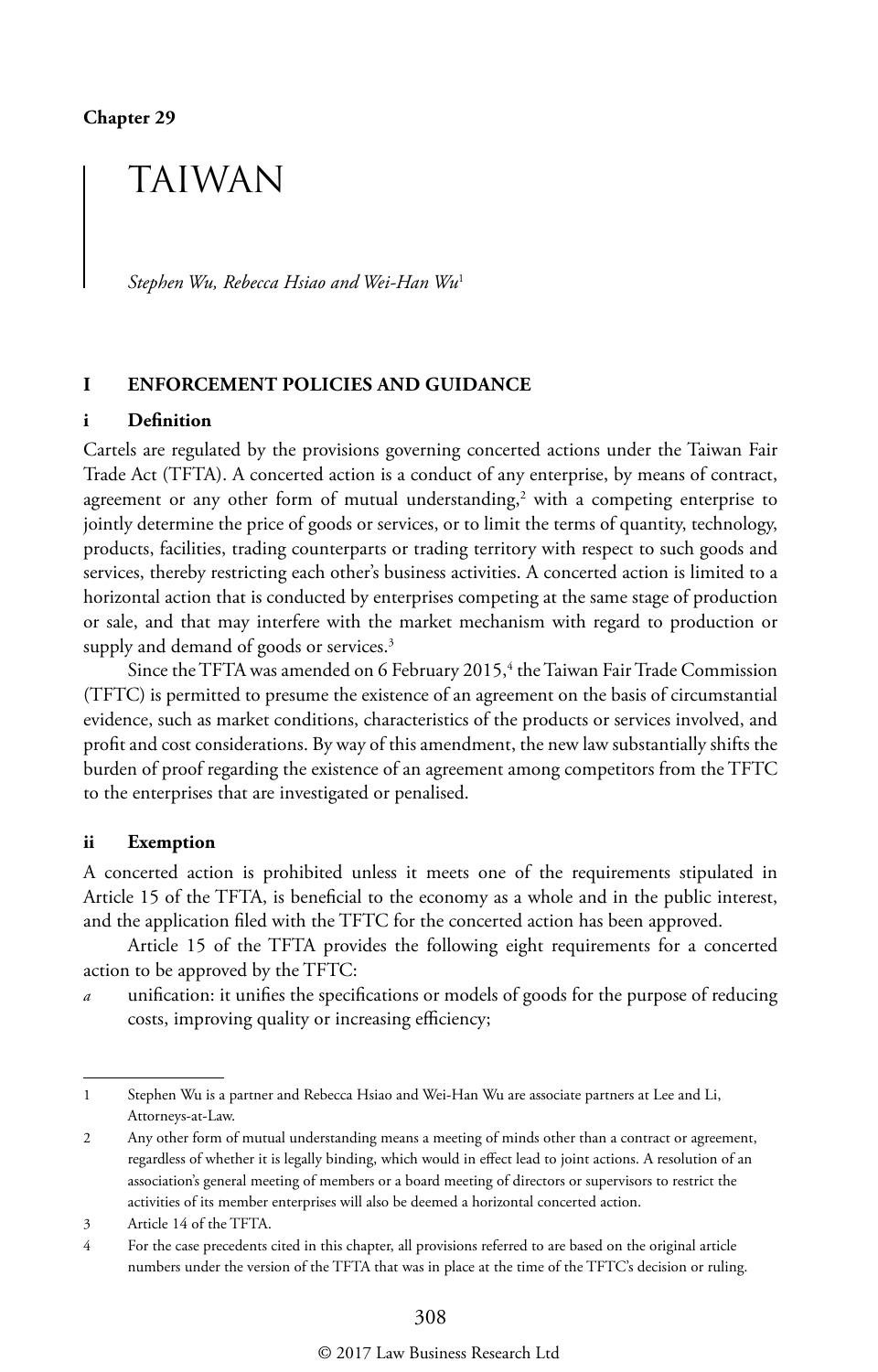- *b* joint research and development: it entails joint research and development for the purpose of enhancing technology, reducing costs, improving quality or increasing efficiency;
- *c* specialisation: it develops a separate and specialised area for the purpose of rationalising operations;
- *d* exportation: it is to enter into agreements solely concerning competition in foreign markets for the purpose of securing or promoting exportation;
- importation: it is for the importation of foreign goods for the purpose of strengthening trade;
- *f* economic downturn: it is to limit the quantity of production and sales, equipment or prices for the purpose of meeting the demand expected during an economic downturn, meaning that the enterprises in a particular industry have difficulties in maintaining their business or face overproduction;
- *g* small to medium-sized enterprises: it is for the purpose of improving operational efficiency or strengthening the competitiveness of small to medium-sized enterprises; and
- *h* catch-all provision: any other joint acts for the purposes of improving industrial development, technological innovation or operational efficiency.

Since a prior approval system is adopted for a concerted action, enterprises participating in a concerted action must submit the documents specified in Article 13 of the Enforcement Rules of the TFTA for prior approval. The TFTC is required to make a decision within three months of receipt of an application, but may extend the three-month period once. The three-month period starts to run from the time when all the required documents have been submitted to the TFTC. The approval granted by the TFTC shall specify a time limit not exceeding five years for the implementation of a concerted action and may attach conditions to the approval. At least three months prior to expiry of the approval the enterprises may, with justification, file a written application with the TFTC for extension of approval for a period of no more than another five years.

Moreover, in March 2016, the TFTC published a ruling explaining that if the combined market shares of all participants in a cartel do not reach 10 per cent in the relevant market, it can be presumed that the cartel scheme will not generate any restrictive effect on the market. However, the ruling also indicates that if the subject cartel aims to restrict price, quantity, trading counterparty or trading area of the relevant product or service, the aforesaid rule cannot be applied.

#### **iii Enforcement rules**

The TFTC has enacted several guidelines and regulations detailing the concrete steps that the TFTC should take in reviewing a cartel case.

- The following are guidelines related to the application for concerted action approval:
- *•* the TFTC's Guidelines on Handling Filing for Approvals of Concerted Actions by Enterprises;
- *•* the TFTC's Guidelines for Concerted Petroleum Purchasing by Individual Petrol Stations;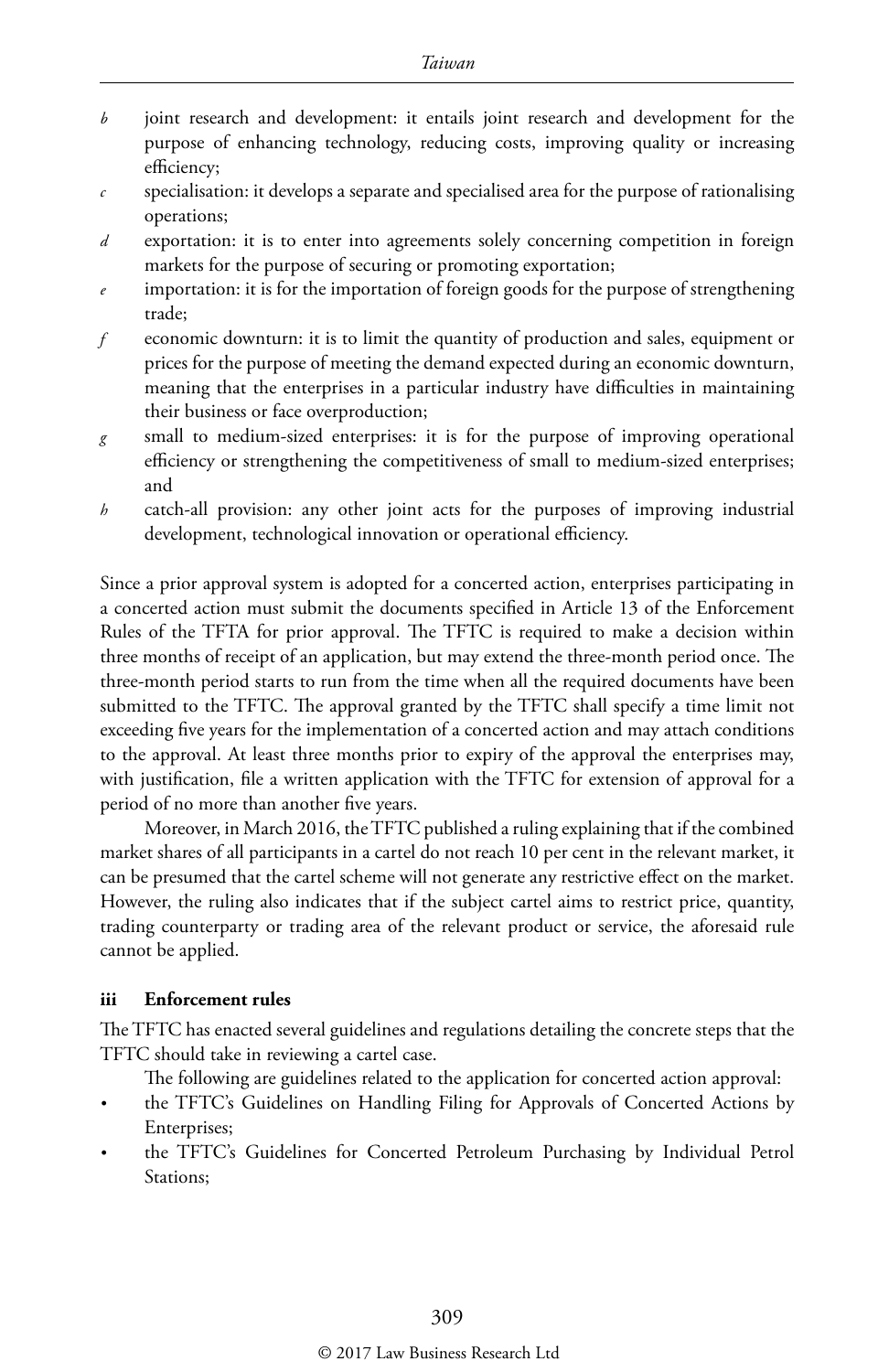- *•* the TFTC's Guidelines on Approval of Concerted Pricing among Small or Medium-sized Enterprises; and
- *•* the TFTC's Guidelines for Handling Cases of Local Airlines' Combination and Concerted Action.

The following regulations are relevant to the Leniency Programme in Taiwan and were introduced into the TFTA at the end of 2011:

- *•* the Regulations on Immunity and Reduction of Fines in Illegal Concerted Action (the Leniency Programme; see Section IV); and
- *•* the Regulations for Calculation of Administrative Fines for Serious Violations of Articles 9 (i.e., monopoly) and 15 (i.e., cartel) of the TFTA (the Fine Formula; see Section V).

#### **iv Key policies**

The TFTC is in charge of enforcement of the TFTA and policymaking. For cartel enforcement, the TFTC's priority objectives for 2017 to 2020<sup>5</sup> are:

- *a* to continue the aggressive enforcement of cartel regulations and to improve the effectiveness of the operation of antitrust funds; and
- *b* to more actively participate in the international community of competition law, expanding international and cross-strait cooperation, and building a foundation for mutual assistance on global cartel cases.

#### **v Controversies**

#### *Exemption requirements*

The newly amended TFTA adds a catch-all provision in the hope of covering all types of pro-competition cooperation as broadly as possible. So far, there has been no actual case regarding how the catch-all provision could apply. It is unknown whether the new law can indeed ease the difficulty enterprises have in finding a legal ground to justify their cooperation.

#### *Leniency Programme*

The Leniency Programme helped the TFTC disband a cartel of optical disk drive (ODD) manufacturers in September 2012 (see Section VIII). A remarkable aspect of the case is that the TFTC did not disclose the identity of the enterprise that applied for leniency at the enterprise's request. While this non-disclosure option is unheard of in some jurisdictions, whether such an option is appropriate has sparked intense debate; thus far, no conclusive answer has been reached.

#### **II COOPERATION WITH OTHER JURISDICTIONS**

See Section VIII for details.

<sup>5</sup> https://www.ftc.gov.tw/upload/36959cd9-49ea-45c1-a648-90f84c4f1fd3.pdf.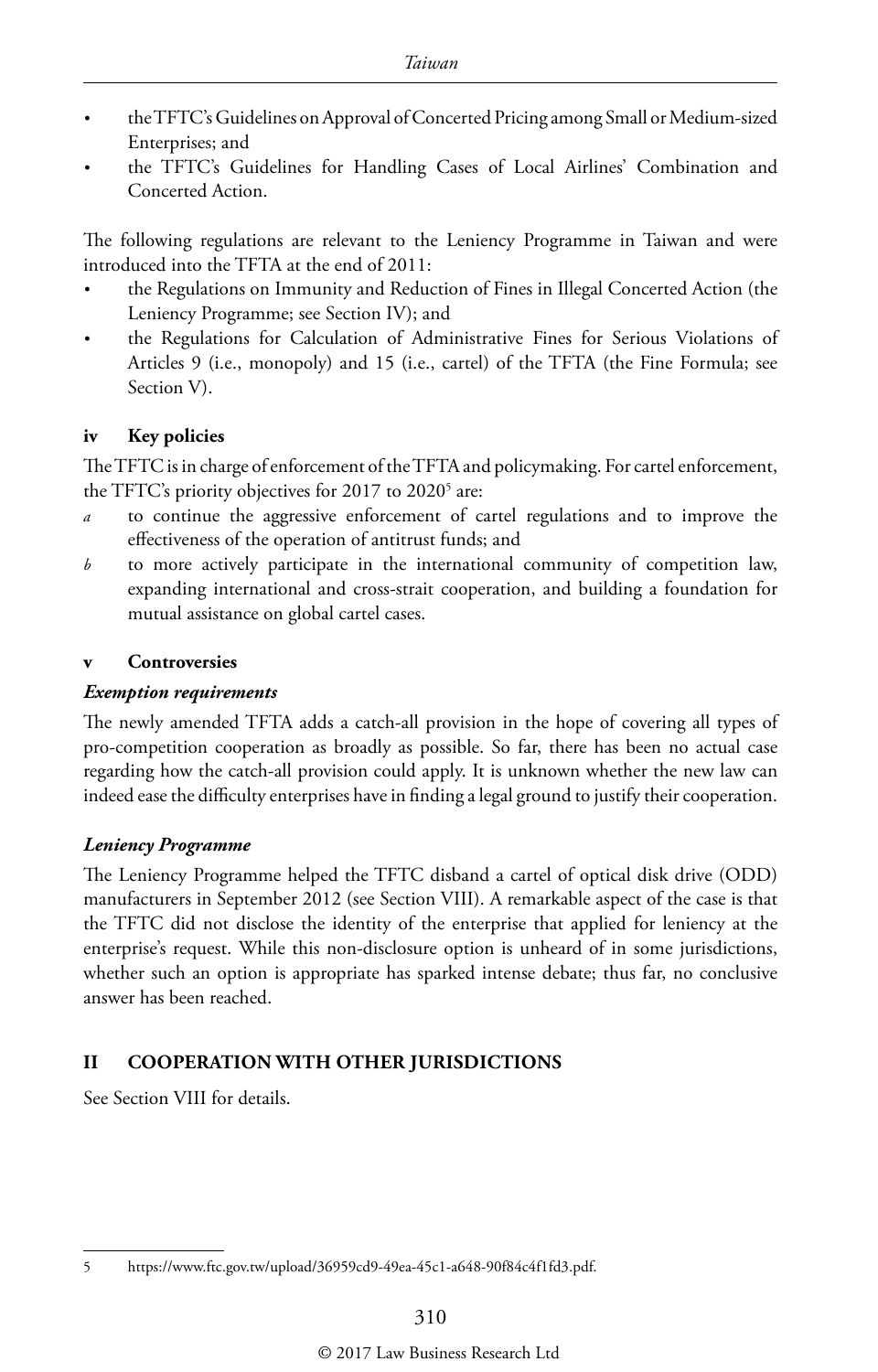#### **III JURISDICTIONAL LIMITATIONS, AFFIRMATIVE DEFENCES AND EXEMPTIONS**

Determining the extent of the TFTC's jurisdiction is based on the effect of the conduct in question. Coordination between or among foreign enterprises conducted either in Taiwan or other jurisdictions is subject to the TFTA if the conduct may affect the Taiwanese market. The TFTC has conducted investigations into the conduct of foreign enterprises and has issued directives confirming that their conduct may violate the TFTA if it affects the Taiwanese market. A noteworthy example is the *ODD* case (see Section VIII.i).

#### **IV LENIENCY PROGRAMMES**

#### **i Overview**

On 23 November 2011, the president announced the amended TFTA, introducing a Leniency Programme for enterprises participating in a cartel (Article 35) and imposing a higher fine for violation of cartel provisions (Article 40). The Leniency Programme, which came into effect on 6 January 2012, specifies, *inter alia*, the requirements for leniency, the maximum number of cartel participants eligible for leniency, the fine reduction percentage, the required evidence and the confidentiality treatment. Adoption of the Leniency Programme has significantly affected the enforcement of cartel regulations in Taiwan.<sup>6</sup>

#### **ii Elements of leniency immunity**

According to the Leniency Programme, an enterprise violating the cartel prohibitions under the TFTA can be exempted from a fine or entitled to a reduction if it meets one of the following requirements and the TFTC agrees in advance that the enterprise qualifies for the immunity or reduction:

- before the TFTC knows about the unlawful cartel activities or commences an investigation on its own initiative, the enterprise voluntarily reports in writing to the TFTC the details of its unlawful cartel activities, provides key evidence and assists the TFTC in its subsequent investigation; or
- *b* during the TFTC's investigation, the enterprise provides specific evidence that helps prove unlawful cartel activities and assists the TFTC in its subsequent investigation.

#### **iii Markers**

An enterprise that intends to apply for fine immunity, but that does not have all the information and evidence required by the Leniency Programme and is therefore not qualified to file the application, may submit a written statement to the TFTC requesting preservation of the priority status for fine immunity (i.e., to obtain a marker), which must contain the following information:

- *•* the enterprise's name, paid-in capital, annual revenue, the name of its representative, and the address and date of company registration;
- *•* the product or service involved, the form of the concerted action, the geographical areas affected and the duration of the action; and
- *•* the names, company addresses and representatives of other cartel members.

<sup>6</sup> Stephen Wu, Yvonne Hsieh and Wei-Han Wu, 'Leniency programme in Taiwan: The impact of a "whistle-blower" system in Eastern culture', *Competition & Antitrust Review* (2013).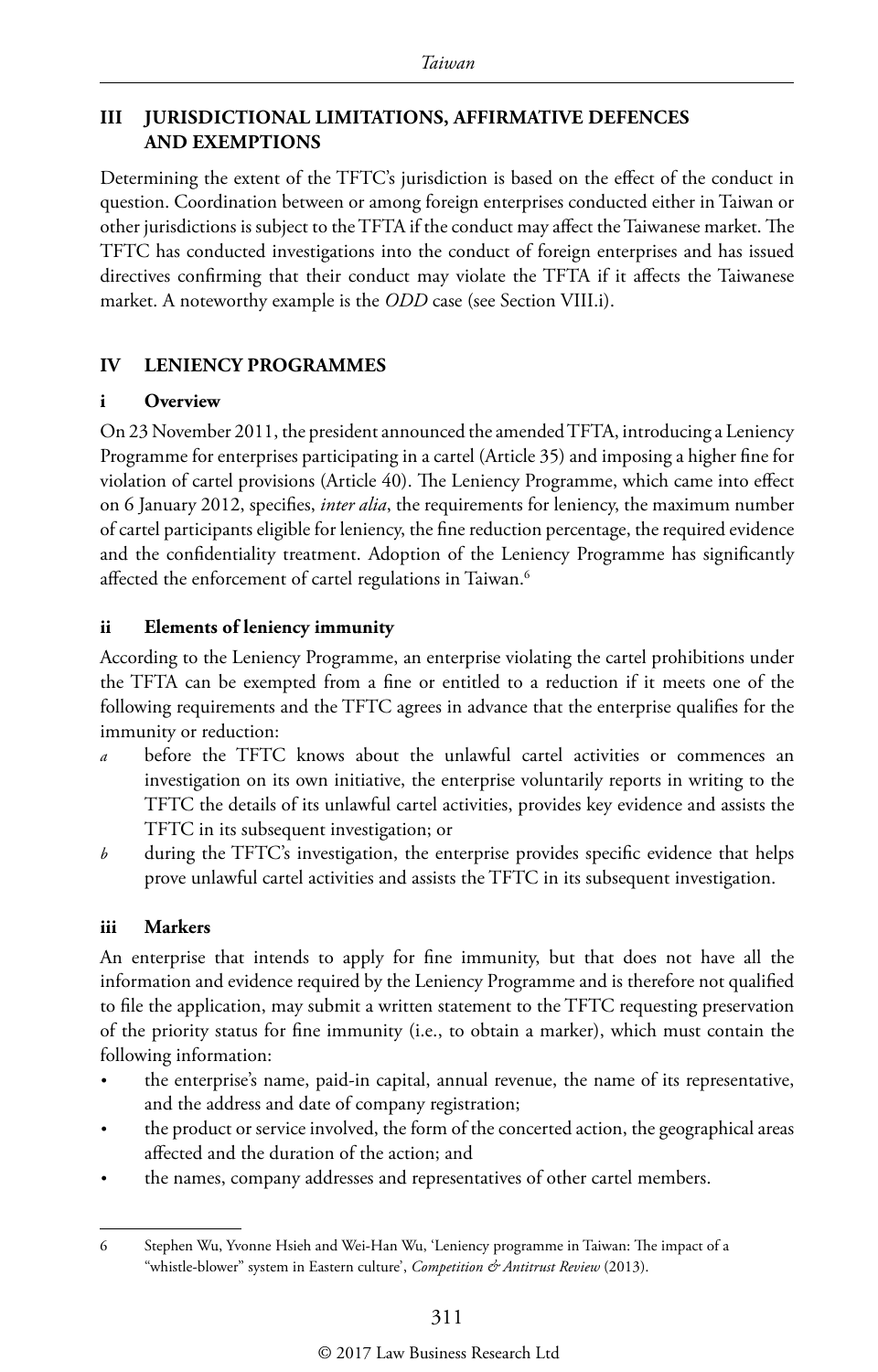An enterprise that has been granted a marker should provide the information and evidence required by the Leniency Programme within the period specified by the TFTC, or it will lose the marker. The application for a marker should be made in writing and follow the format designated by the TFTC.

#### **iv Applicant's obligations to cooperate**

From the time the application is filed until the case is concluded, the enterprise that files the application (the applicant) should withdraw from the cartel immediately (or at the time specified by the TFTC), follow the instructions of the TFTC, and provide honest, full and continued assistance to the TFTC during its investigation. The assistance should include the following:

- *a* the applicant should provide the TFTC as early as possible with all the information and evidence regarding the cartel that it currently possesses or may obtain in the future. For those applying for a fine reduction, the information and evidence provided must be of significant help in the TFTC's investigation into the cartel or enhance the probative value of the evidence the TFTC has already obtained;
- *b* the applicant should follow the instructions of the TFTC and provide prompt descriptions or cooperation to help the investigation regarding related facts capable of proving the existence of the cartel;
- *c* if necessary, the applicant must allow those of its staff members or representatives who participated in cartel-related activities to be questioned by the TFTC;
- *d* the content of the statements, information or evidence provided may not contain any untruths, and no destruction, forgery, alteration or concealment of any information or evidence related to the cartel will be tolerated; and
- without the consent of the TFTC, the applicant may not disclose to any other parties the filing of the application or any content of the application before the case is concluded.

#### **v Immunity or reduction of fines**

No more than five applicants can be eligible for immunity from a fine or a fine reduction in any one case. The first applicant to file the application can qualify for full immunity from a fine. The fines for the second to fifth applicants can be reduced by 30 to 50 per cent, 20 to 30 per cent, 10 to 20 per cent, and 10 per cent or less, respectively. An applicant that has coerced any other enterprises to join or not to exit the cartel cannot be eligible for immunity or a reduction of the fine.

The board directors, representatives or managers of an involved enterprise, or others with the authority to represent the enterprise who should be jointly penalised based on the Republic of China (ROC) Administrative Penalty Act, may be granted immunity or a fine reduction if the following requirements are met: (1) the enterprise is an applicant that is eligible for immunity or a fine reduction; (2) the aforementioned persons have provided honest and full statements with regard to the unlawful act; and (3) these persons have followed the instructions of the TFTC, and have provided honest, full and continued assistance to the TFTC during its investigation before the case is concluded.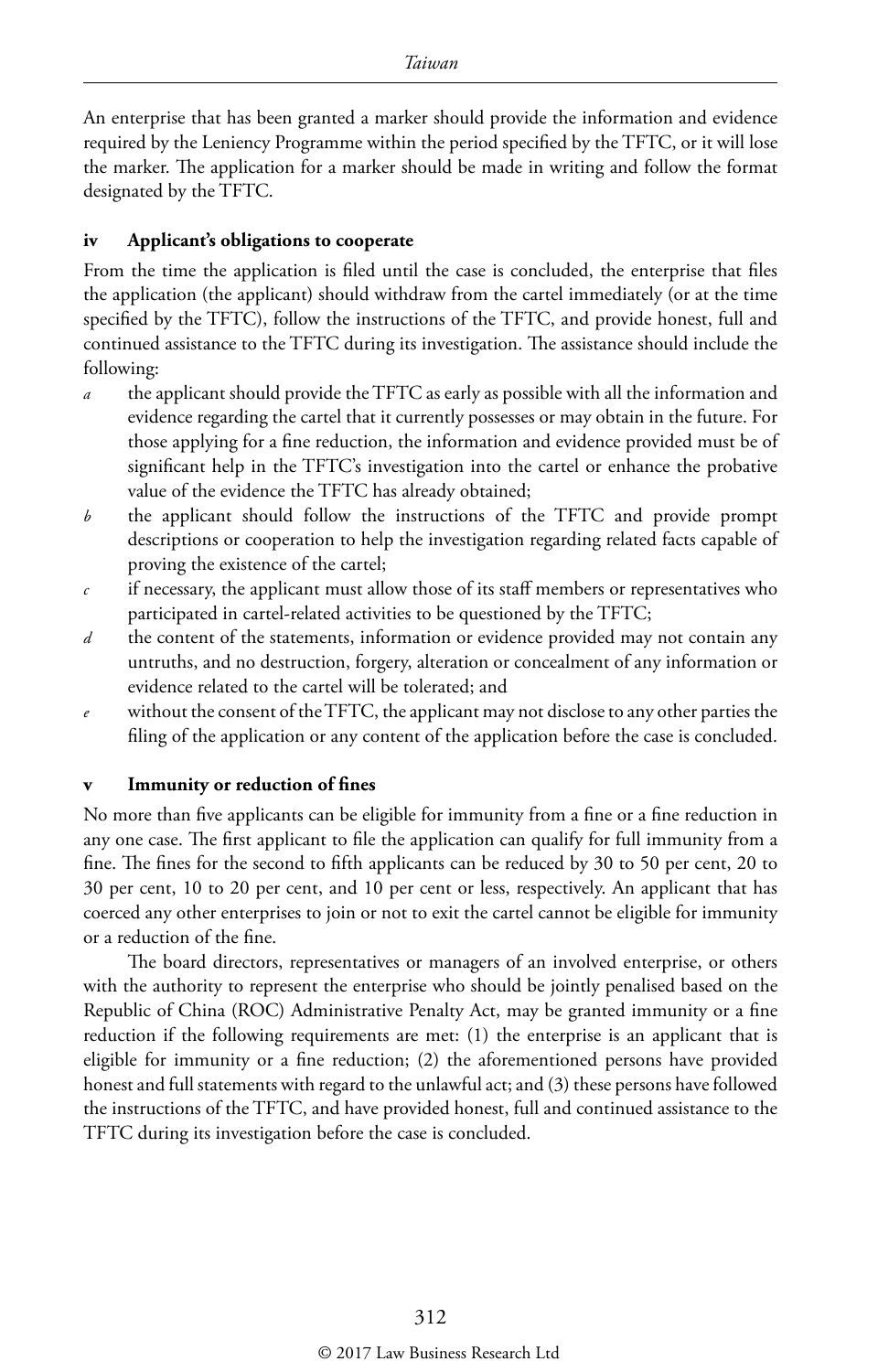#### **vi Non-disclosure versus discovery of materials**

According to the Leniency Programme, when the TFTC grants an applicant immunity or a reduction of the fine, it must take the following steps to protect the confidentiality of the applicant's identity:

- *a* not indicate the name of the applicant, the fine imposed, the amount of the fine reduction or the reasons, without the consent of the applicant. If consent is not given, the TFTC should use aliases and other confidential means to indicate the identity of the applicant and avoid giving any information that may reveal the identity of the applicant; and
- *b* send its decision letter to each violating enterprise, with the main text regarding the fine referring only to the enterprise that receives the decision letter. The decision letter should not contain information about other violating enterprises involved in the same case.

Furthermore, the conversation records or original documents carrying information about the identity of the applicant should be kept in a file and stored appropriately. The same measure should be taken for other documents that may give away the identity of the applicant. Unless otherwise stipulated by law, the conversation records and documents stated above may not be provided to any agencies, groups or entities other than investigation and judicial agencies. Despite the foregoing, if any injured party files a civil lawsuit for damages against the violating enterprises, the injured party may request that the court ask the TFTC to provide relevant documents according to the ROC Code of Civil Procedure. The applicant is likely to be identifiable during the court procedure.<sup>7</sup>

#### **V PENALTIES**

#### **i Basic concept: administrative fine first, criminal liability later**

If any enterprise is found to have conducted a concerted action without the TFTC's approval, the TFTC may, pursuant to Article 40 of the TFTA, order it to discontinue the illegal conduct, or set a time limit for it to rectify the conduct or take necessary corrective measures, and impose an administrative fine of between NT\$100,000 and NT\$50 million. If the violating party fails to act as ordered, the TFTC may continue to order the violating party to cease the violation, or set another time limit for the violating party to comply, and may impose successive administrative fines of between NT\$200,000 and NT\$100 million until the violating party complies.

In addition to the aforementioned administrative punishments, a violation of cartel regulations may also carry criminal liability. That is, if any enterprise is ordered by the TFTC, pursuant to Article 40 of the TFTA, to cease, rectify or take necessary measures to correct its violation of the cartel regulations under the TFTA, but fails to follow such order or repeats the violation, its responsible person and any employees involved may face a prison term of up to three years, while the enterprise may receive a criminal fine of up to NT\$100 million in accordance with Article 34 of the TFTA.

<sup>7</sup> Stephen Wu, 'Crackdown on Cartel as Global Trend', *Chinese National Federation of Industries Magazine*, No. 512 (2012).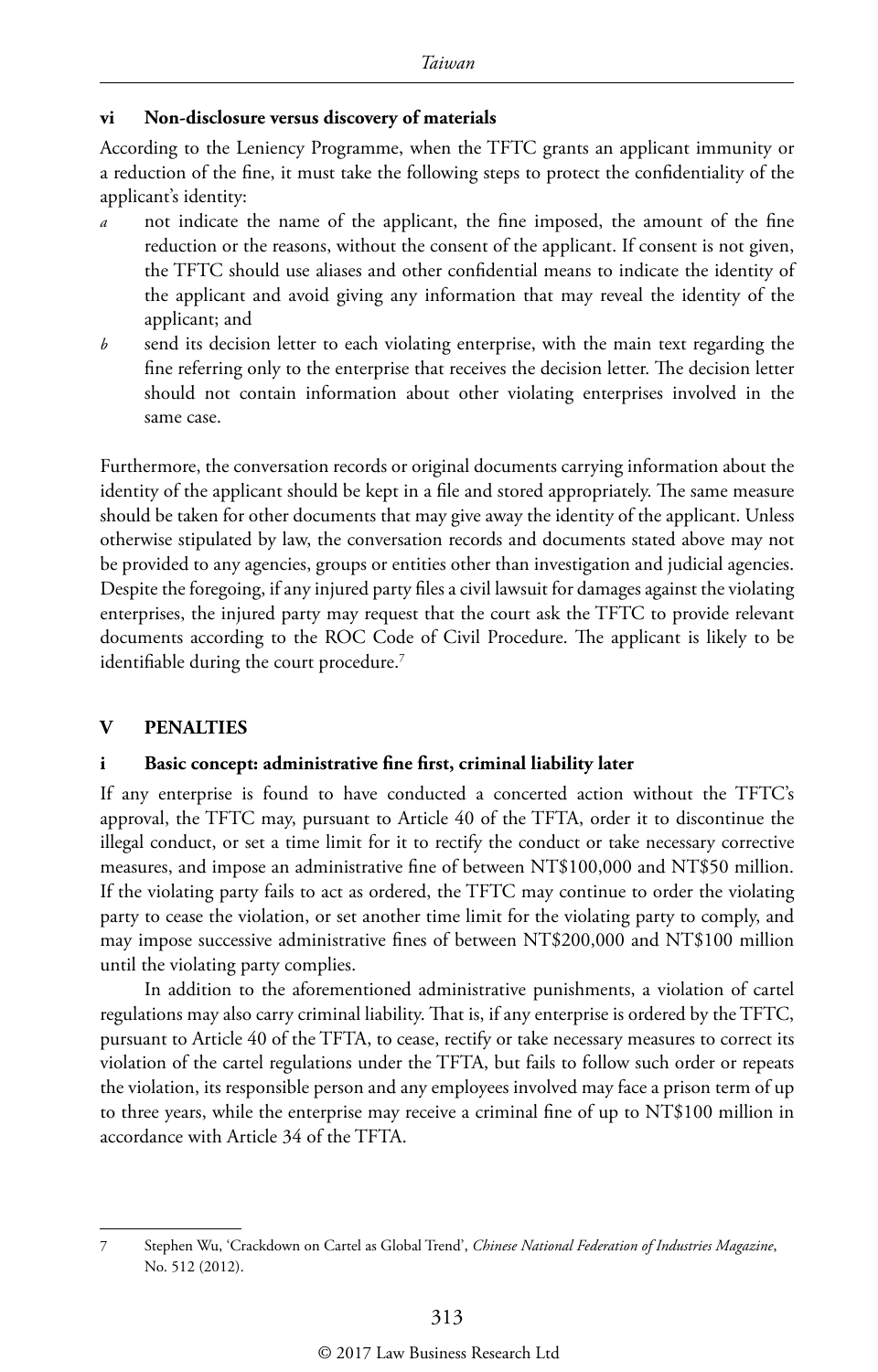#### **ii Higher administrative fine for serious violation**

According to the Fine Formula (see Section VIII.ii), if the TFTC considers a concerted action to be serious, it may impose a fine of up to 10 per cent of the violating enterprise's revenue in the last fiscal year. The fine is not capped by the amounts mentioned in Section V.i.

In the calculations, revenues from an enterprise's domestic and foreign branches should be included, but those from its subsidiaries (if any) are excluded. The reason for this is that the TFTC considers a subsidiary as a separate entity that operates independently. Given the above, the TFTC will not consider the consolidated revenues of a conglomerate, but only the revenues of the enterprise that violates the TFTA. Since some enterprises (such as holding companies) do not have actual operation activities, the fine calculated without including the consolidated revenues may be much lower than the TFTC's expectation.

A serious concerted action is one that materially affects competition in the relevant market by taking the following factors into account:

- *a* the scope and extent of the market competition and order affected;
- *b* the duration of the damage to market competition and order;
- *c* the market status of the violating enterprise and the structure of the corresponding market;
- *d* the total sales and profits obtained from the unlawful conduct during the violation period; and
- *e* the type of concerted cartel: joint price decision on product or service, or restriction on quantity, trading counterpart or trading area.

In the event of either of the following circumstances, the violation should be deemed serious: (1) the total amount of turnover of the relevant products or services during the period the cartel is active exceeds NT\$100 million; or (2) the total amount of gains derived from the cartel exceeds the maximum fine under the TFTA (i.e., NT\$50 million).

#### **iii Calculating fines for serious cartels**

According to the Fine Formula, the amount of the fine imposed on a serious cartel should be based on the basic amount and adjusting factors. The basic amount refers to 30 per cent of the total amount of turnover of the relevant products or services during the cartel period. The adjusting factors include aggravating factors and mitigating factors.

The aggravating factors are as follows:

- *a* the violating enterprise has organised or encouraged the unlawful conduct;
- *b* the violating enterprise has implemented supervision or sanctioning measures to ensure that the concerted action is upheld or executed; and
- *c* the violating enterprise has been sanctioned for violation of monopoly or cartel regulations within the past five years.

The mitigating factors are as follows:

- *a* the violating enterprise immediately ceased the unlawful act when the TFTC began the investigation;
- *b* the violating enterprise has shown real remorse and cooperated in the investigation;
- *c* the violating enterprise has established compensation agreements with the victims or has initiated remedial measures;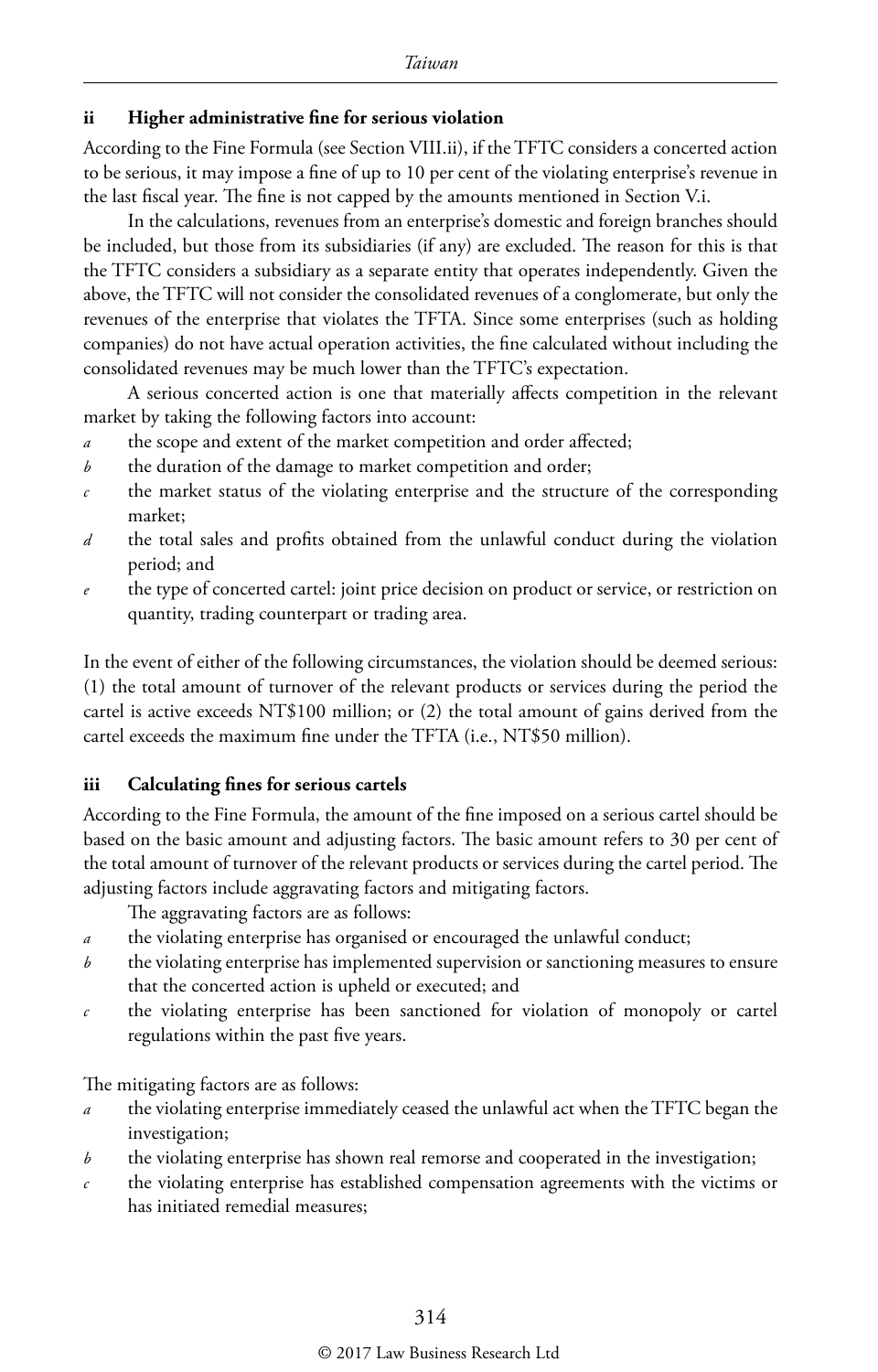- *d* the violating enterprise has participated in the concerted action under coercion; and
- other governmental agencies approve or encourage the fine imposed to be reduced, or the fine reduction can be granted in accordance with other laws.

#### **iv Administrative settlement**

In addition to the Leniency Programme, the administrative settlement provides another channel for seeking plea bargaining. According to the TFTC Guidelines for Handling Administrative Settlement Cases, the TFTC may settle a case with a party if it does not have enough evidence to secure a sanction. This is a contractual arrangement between the TFTC and the party. In assessing whether to settle a case, the TFTC will have to consider the legality and appropriateness of the settlement, the possible impact on the public interest and the possible detriment to the interested parties.<sup>8</sup>

How this settlement mechanism should work after the Leniency Programme comes into effect or how it should be calibrated to complement the Leniency Programme remain open issues.

#### **VI 'DAY ONE' RESPONSE**

#### **i Limit of the TFTC's power**

Under the current legal framework, the TFTC is not entitled to apply for a search warrant with the court because it has not been granted judicial power. Therefore, the investigatory power granted by the TFTA and other administrative regulations is somewhat limited compared with that of other foreign competition authorities or the prosecutors' office. Accordingly, in Taiwan, while a dawn raid may be initiated by a prosecutor based on a search warrant, the TFTC cannot take such action.

If the TFTC has carried out unscheduled visits to target enterprises, it may request that the enterprises provide necessary documents and information; however, it cannot compel those enterprises to submit documents and information to the TFTC, or search the enterprises' premises to obtain the requested documents and information.<sup>9</sup>

#### **ii The TFTC's investigatory tools**

According to the TFTA, the TFTC has investigatory tools that allow it to:

- *a* order the parties and any related third parties to appear before the TFTC to make statements;
- *b* order relevant agencies, organisations, enterprises or individuals to submit books and records, documents and any other necessary materials or exhibits;
- *c* dispatch personnel to conduct any necessary on-site inspection of the office, place of business or other locations of the relevant organisations or enterprises; and

9 See footnote 6.

<sup>8</sup> Parties that have entered into a settlement agreement with the TFTC include Matra Transport International (1998), RCA Thomson Licensing Corporation (1998) and Microsoft Taiwan Corporation (2003). However, none of these settlements is related to cartel prohibition.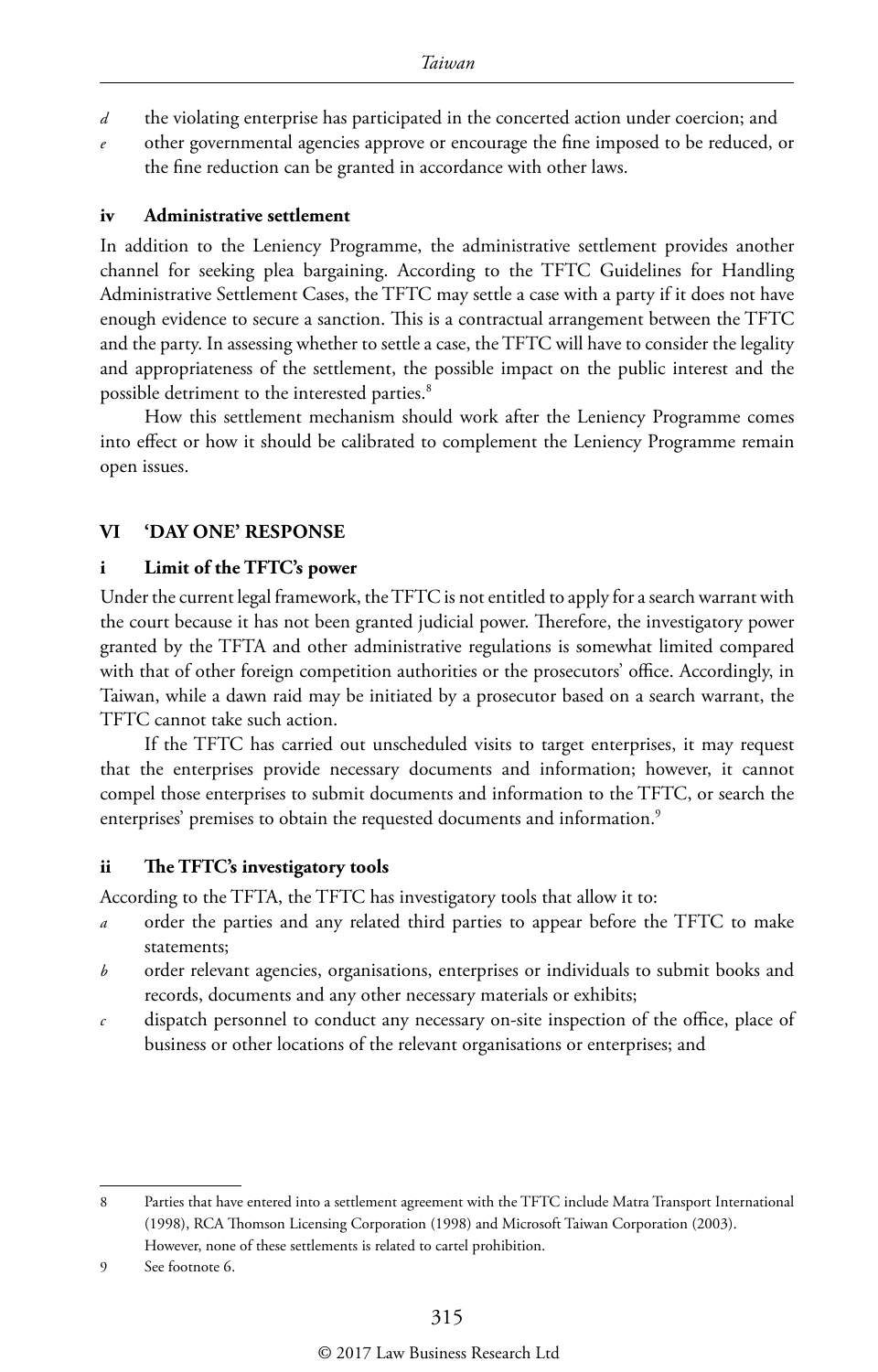*d* seize articles discovered during any of the above-mentioned investigations that may serve as evidence. The articles and period of the seizure should be limited to those necessary for the investigation, inspection, verification or any other purpose of preserving evidence.<sup>10</sup>

In addition, when conducting an investigation, the TFTC has to observe the principles in the Administrative Procedure Act (the Act) in the same way as all other administrative government agencies. In particular, the principle of proportionality under the Act requires that (1) the method adopted by a governmental agency should help achieve the intended objective; (2) where there are several methods that could lead to the same result, the method that causes the least harm to the people concerned should be adopted; and (3) the harm caused by an action should not be disproportionately greater than the benefits from the action.

#### **iii Punishment for non-cooperation**

If any person refuses the investigation without justifiable reasons, or refuses to appear when called to answer queries before the TFTC, or to submit books and records, documents or exhibits upon request by the set time limit, an administrative penalty of between NT\$50,000 and NT\$500,000 may be imposed upon that person. If that person continues to withhold cooperation without justification upon another notice, the TFTC may continue to issue notices of investigations, and may successively impose an administrative penalty of between NT\$100,000 and NT\$1 million each time until the person cooperates with the investigation, appears when called to answer queries, or submits books and records, documents or exhibits upon request.

#### **VII PRIVATE ENFORCEMENT**

According to the TFTA, if any enterprise violates the TFTA and thereby infringes the rights and interests of another, the injured party may demand the removal of the infringement; if there is a likelihood of infringement, prevention may also be claimed. Additionally, the injured party may claim damages from the violating enterprise. $11$ 

As to the calculation of damages, if the violating enterprise reaps gains from its act of infringement, the injured party may demand damages based solely on the monetary gain of the violating enterprise. Otherwise, the general principle under the civil lawsuit will apply to the damages calculation. That is, the compensation will be limited to the injury actually suffered and the interests that have been lost. 'Interests that have been lost' refers to those that were expected in the ordinary course of matters, from decided projects or equipment, or in other special circumstances.12

Moreover, the TFTA allows claims for punitive damages. That is, if the violation is intentional, the injured party is entitled to request the court to award damages exceeding actual damage, provided that no award exceeds three times the amount of the proven damage.<sup>13</sup>

<sup>10</sup> Article 27 of the TFTA.

<sup>11</sup> Articles 29 and 30 of the TFTA.

<sup>12</sup> Article 216 of the Civil Code.

<sup>13</sup> Article 31 of the TFTA.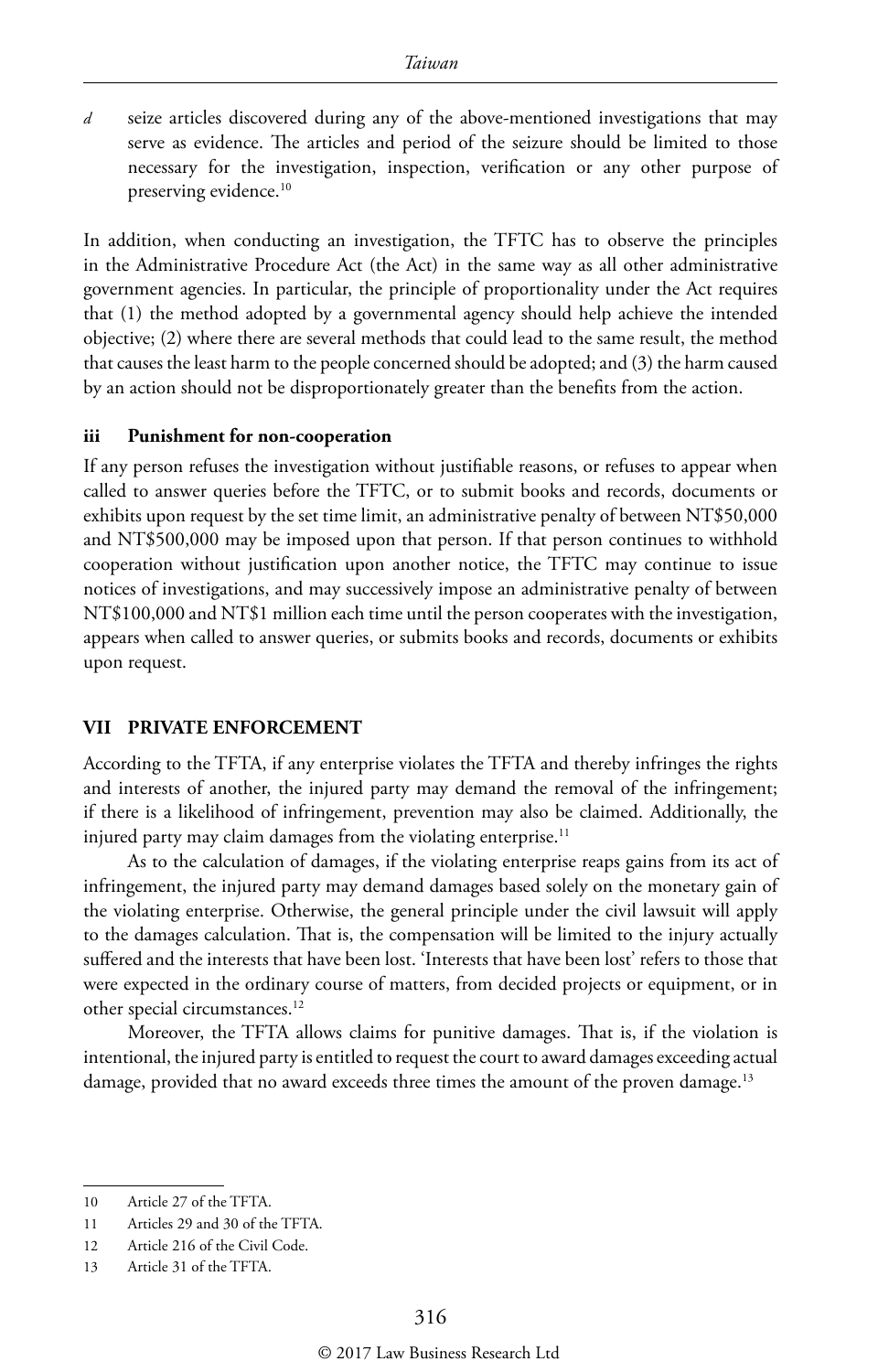Although the TFTA provides legal grounds for civil action, so far there is no TFTC case precedent in which an injured party successfully obtained compensation from an enterprise violating the cartel regulations.

The Leniency Programme offers confidentiality protection to the applicant, forbidding the TFTC from disclosing the identity of the applicant and relevant documents while issuing the decision letter. However, as mentioned in Section IV.vi, the applicant is likely to be identifiable during the court procedure if any injured party files a civil action against the enterprises involved in the violation.

#### **VIII CURRENT DEVELOPMENTS**

#### **i The first application of the Leniency Programme: the ODD case**<sup>14</sup> *Background*

In September 2012, the TFTC ruled that four manufacturers of optical disk drives – Toshiba Samsung Storage Technology Korea Corporation (TSST-K), Hitachi-LG Data Storage Korea Inc (HLDSK), Philips & Lite-On Digital Solutions Corporation (PLDS) and Sony Optiarc Inc (SOI) – had conspired during a bidding process held by Hewlett-Packard Company (HP) and Dell Inc (Dell), and hence had violated the cartel provisions under the TFTA.

According to the TFTC, between September 2006 and September 2009 the four ODD manufacturers, during or before the bidding procedure held by HP and Dell, exchanged their bidding prices and expected bid ranking through emails, telephone calls and meetings. Additionally, in several bidding cases, they agreed on the final price and ranking in advance while exchanging other sensitive information, such as capacity and amount of production, among themselves. A market survey indicated that the four ODD manufacturers jointly occupied at least 75 per cent of the ODD market; and HP's and Dell's notebooks and desktops made up around 10 per cent of the relevant Taiwanese market. As 90 per cent or more of the disk drives used in HP's and Dell's notebooks and desktops were purchased through bidding processes, the bid rigging by the four ODD manufacturers had certainly affected supply and demand in the domestic ODD market. Therefore, the TFTC fined TSST-K, HLDSK, PLDS and SOI NT\$25 million, NT\$16 million, NT\$8 million and NT\$5 million, respectively.

The TFTC indicated that it began investigating the case because some of the parties involved in the cartel had pleaded guilty and settled the case with the US Department of Justice in November 2011. After the commencement of the TFTC's investigation, one manufacturer applied to the TFTC for leniency and provided all relevant evidence in accordance with the Leniency Programme under the TFTA. Having fully cooperated with the TFTC, the leniency applicant was awarded full immunity from the fine. The identity of the applicant is being kept confidential by the TFTC at the applicant's request.

#### *Implications*

The *ODD* case is the first that TFTC has concluded successfully with the help of an applicant since the Leniency Programme came into effect in 2011. Before the Leniency Programme was incorporated into the TFTA, local practitioners doubted that the 'whistle-blower' mechanism

<sup>14</sup> TFTC decision announced on 24 September 2012. The full content of the decision letter was not published because of protection of the leniency applicant.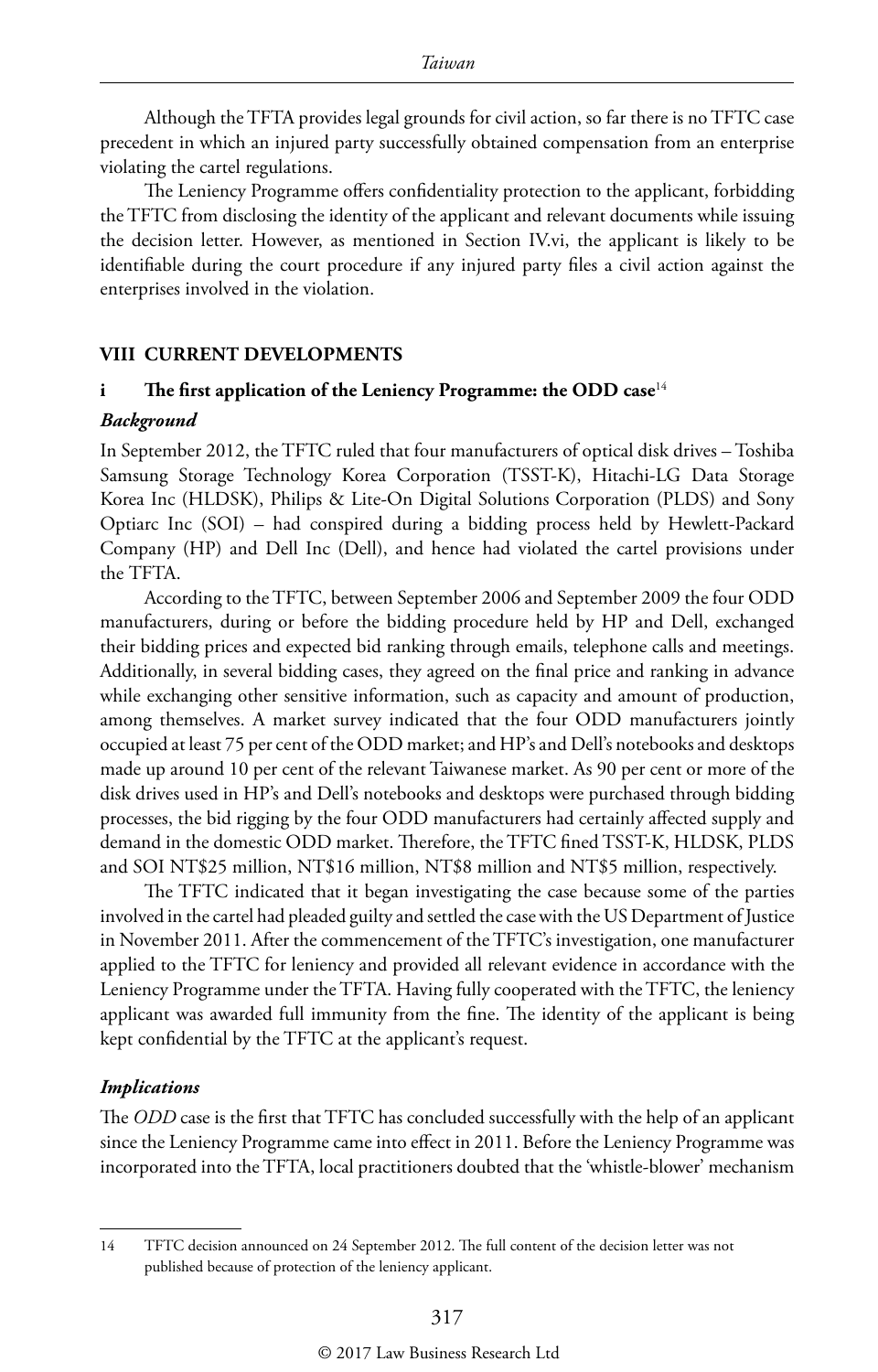would work in Taiwan as it does in other countries. In Taiwan, enterprises within the same industry have close interaction, and employees of these enterprises socialise with each other regularly. In addition, the requirement by the Leniency Programme for an enterprise to betray its business partners in return for an immunity or reduction of fines contradicts business practice. Nevertheless, the Leniency Programme, within one year of coming into effect, assisted the TFTC in bringing the cartel members in the *ODD* case to justice.15

This case is also the first instance of the TFTC seeking assistance from competition authorities in other jurisdictions (such as the United States and European Union) because the cartel involved foreign markets and entities. A TFTC news release also indicates that the TFTC's documents were served upon foreign entities in other countries with help from the Ministry of Foreign Affairs and its overseas offices.<sup>16</sup>

#### **ii Record-breaking fine imposed on power producers**<sup>17</sup>

#### *Background*

The TFTC rendered a decision on 13 March 2013, penalising nine independent power producers (IPPs) that are members of the Association of IPPs. During Association meetings between August 2008 and October 2012, these IPPs had agreed *en bloc* to refuse to amend the existing power purchase agreements with the Taiwan Power Company, and not to adjust the sale price of electricity even when there was a reduction in electricity production costs.

The TFTC found that the IPPs' joint refusal could disrupt the functioning of the market, since each participating IPP could boost its profits by maintaining the existing sale price even when its electricity production costs decreased. Eventually, this refusal to adjust the price would lead to a price rise for the consumer. The TFTC therefore found the joint refusal to be a material violation of the concerted action regulations. To penalise the nine IPPs for their concerted action, the TFTC invoked the newly amended punishment provision under the TFTA (the Fine Formula), in which the maximum fine imposed on each violating enterprise can be up to 10 per cent of its turnover in the previous fiscal year. By applying the formula, the total fine in the subject case was NT\$6.32 billion, which is the highest amount imposed in a single case in the TFTC's enforcement history.

The IPPs filed an administrative appeal with the Executive Yuan against the TFTC's decision. In September 2013, the Executive Yuan ruled that the TFTC had calculated the fine recklessly. In particular, the Fine Formula had come into effect in April 2012 and the alleged concerted action straddled the new and old laws. Consequently, the Executive Yuan asked the TFTC to re-evaluate whether the old punishment provision, which capped the fine for a first offence at NT\$25 million, should be considered when imposing fines on each IPP. Even though the TFTC reached a second decision in November 2013, whereby the fine imposed on each IPP was reduced by NT\$30 million, that decision was also revoked by the Executive Yuan, in May 2014. According to the Executive Yuan, the TFTC failed to consider that each IPP's culpability may vary, and thus reducing the fines uniformly would not comply with the legal requirements. Therefore, the TFTC made a third decision, in July 2014, whereby the fines on various levels were reduced according to each IPP's business operation and involvement in the case. Although the fines are still being disputed in the administrative

<sup>15</sup> See footnote 6.

<sup>16</sup> Stephen Wu and Yvonne Hsieh, 'Taiwan: ODD manufacturers fined for global bid-rigging conspiracy', *Global Competition Review* Daily Headlines (2 October 2012).

<sup>17</sup> TFTC decision letter dated 15 March 2013, Ref. No. 102035.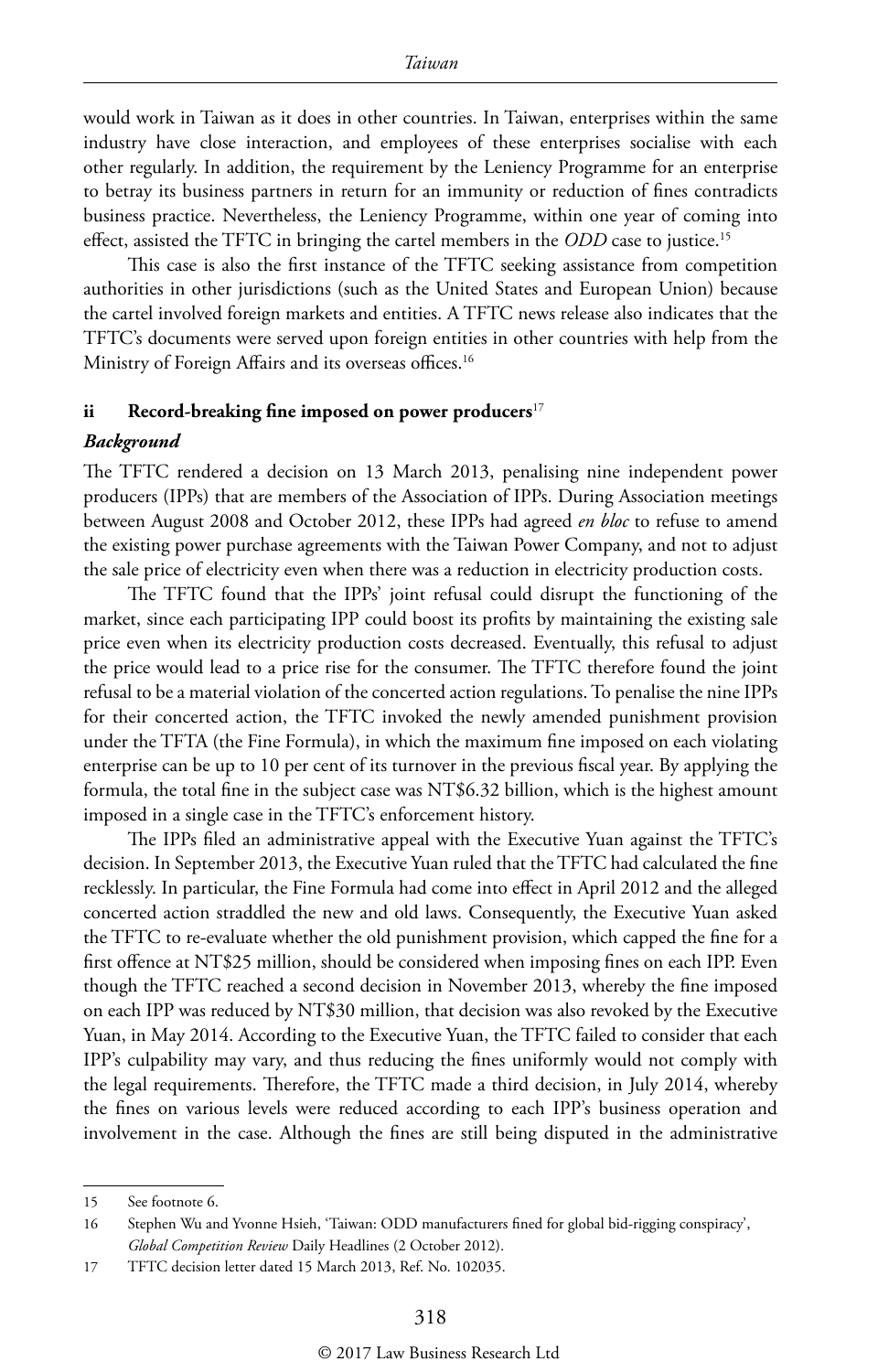appeal procedure, the substance of the case (i.e., whether concerted action exists among the IPPs) has been moved to the administrative litigation process. On 29 October 2014, the Taipei High Administrative Court revoked the TFTC's decision on the grounds that, *inter alia*, no 'provision of electricity' market exists in the subject case where IPPs can conspire to impair competition. Instead, it is a contract dispute between IPPs and Taiwan Power Company. The TFTC appealed to the Supreme Administrative Court (the Supreme Court). In July 2015, the Supreme Court revoked the Taipei High Administrative Court and remanded the case to the Taipei High Administrative Court on the basis that several issues – such as whether a relevant market exists, whether the IPPs reached a meeting of minds and whether the IPPs' conduct affected the market function – require further clarification. There is no final decision on this case as yet.

#### *Implications*

As this is the first case that has adopted the Fine Formula, the general public is anticipating that the interpretation of when a case should be considered as a material violation and how the 10 per cent turnover Fine Formula should be calculated will be clarified by the subsequent appeal decision and lawsuit (if any). Furthermore, the TFTC has shown how heavy-handed it can be when the public's interests are at stake. Enterprises that receive a high degree of public attention should be cautious when interacting with their competitors.

#### **iii The highest fine ever imposed on foreign enterprises in a cartel case: the Capacitor case**<sup>18</sup>

#### *Background*

On 9 December 2015, the TFTC handed down a NT\$5.8 billion fine on 10 international capacitor suppliers for price fixing. Seven aluminium capacitor companies – Nippon Chemi-Con Corporation, Hongkong Chemi-Con Limited, Taiwan Chemi-Con Corporation, Rubycon Corporation, ELNA Co Ltd, Sanyo Electric (Hong Kong) Ltd and Nichicon (Hong Kong) Ltd – and three tantalum capacitor companies – NEC Tokin Corporation, Vishay Polytech Co Ltd and Matsuo Electric Co Ltd – were found to have violated the cartel regulations under the TFTA. According to the TFTC, all these enterprises were involved in exchanging sensitive information pertaining to clients, pricing, and production capacity and volume through meetings or bilateral communications starting in 2005. As Taiwan's electronics manufacturing sector heavily relied on importation of capacitors, with domestic supply accounting for minimal market share, the subject price-fixing scheme had detrimentally undermined the competition in the Taiwanese market. Some of the capacitor suppliers have appealed to the Taipei Administrative Court against the TFTC's decision; these cases are being reviewed by the Court.

#### *Implications*

The heavy fine in the *Capacitor* case demonstrates that the TFTC will use the enterprise's 'global' revenues to determine the cap of the fine for a serious violation. Also, by imposing the highest fine on foreign enterprises in its enforcement history, the TFTC said it would like to set an example for upholding fair business practices. Separately, the TFTC also pointed

<sup>18</sup> The TFTC published a press release on its decision on 9 December 2015. It did not disclose the full text of the decision because of protection of the leniency applicants.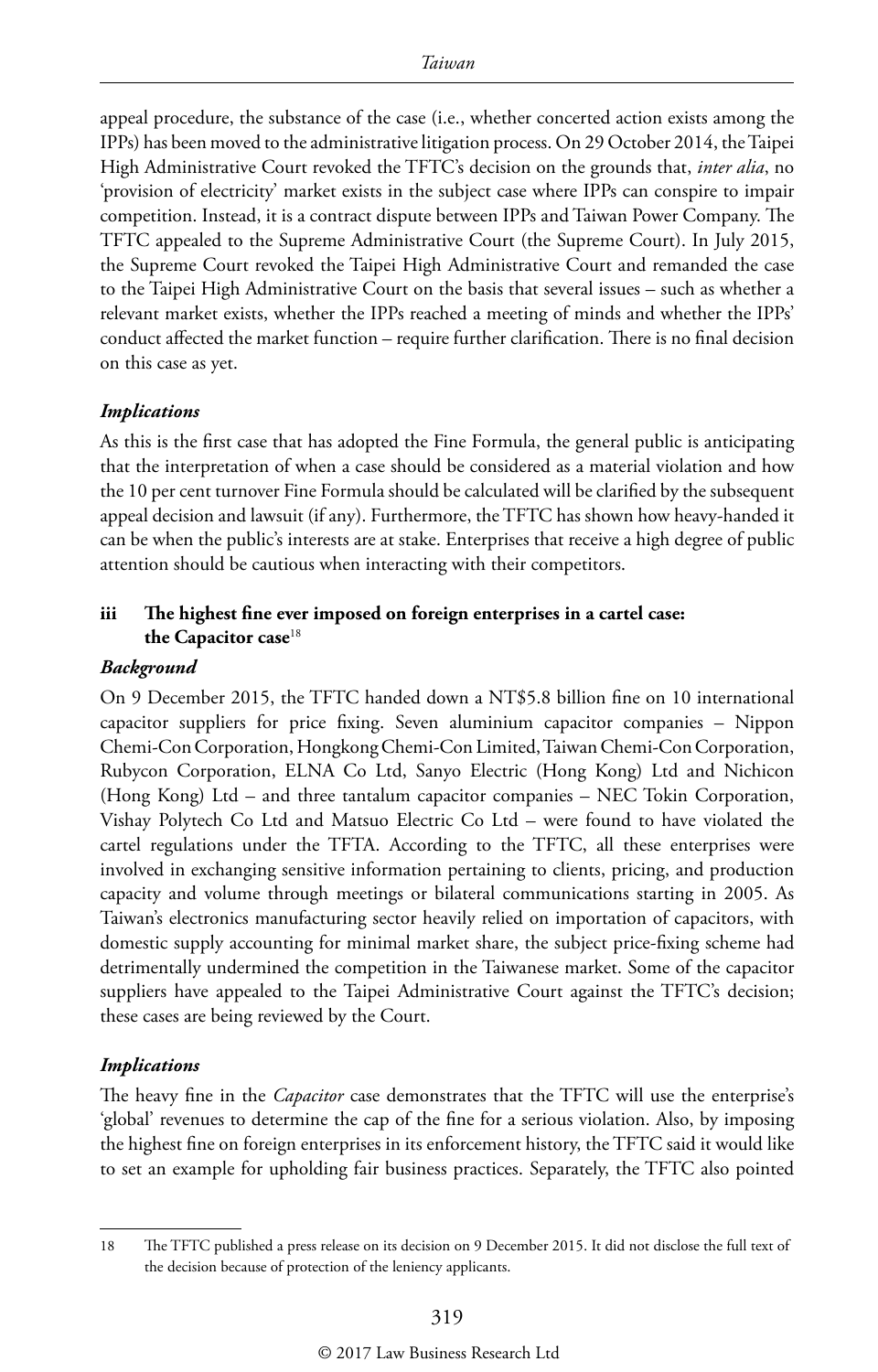out that its decision was reached following a joint investigation launched last year with the European Union, Singapore and the United States. Among those agencies investigating the subject cartel, the TFTC is the first to conclude the case and reach a decision. This shows that the TFTC has gradually gained its exposure in the international antitrust community and has ample capability for handling cross-boarder cartels involving foreign enterprises.

#### **iv Compliance programme**

#### *Guidance from the TFTC*

To assist Taiwanese enterprises in establishing internal compliance rules to curb their risk of violating antitrust laws of other countries, in December 2011 the TFTC published the Guidelines on Setting up Internal Antitrust Compliance Programmes (the Guidelines) and the Antitrust Compliance Dos and Don'ts (Principles of Conduct).

According to the Guidelines, an enterprise should stipulate an antitrust compliance programme appropriate for its business strategies and corporate culture. The programme should cover at least the following measures to ensure compliance:

- *a* developing a corporate culture where legal compliance is essential;
- *b* stipulating policies and procedures that everyone should observe;
- *c* providing education or training programmes;
- *d* establishing audit, review and report mechanisms;
- *e* creating proper rewards and punishments; and
- *f* designating a means for contact or consulting.

To allow each enterprise to grasp which actions are and are not permissible, the TFTC published the Principles of Conduct, including the types of violations under the TFTA and antitrust laws of other jurisdictions. The Principles of Conduct lists the 'dos and don'ts' relating to cartels, restrictions on resale prices, monopolies and abuse of market power.

The Guidelines and the Principles of Conduct are administrative directives with no binding legal effect. However, the TFTC encourages Taiwanese enterprises to take the initiative in drafting their own compliance programmes so as to lower their risk of violating the relevant laws. In addition, besides referring to the Guidelines and the Principles of Conduct, the TFTC recommends that each enterprise takes its corporate culture and industry characteristics into consideration while drafting a compliance programme.<sup>19</sup>

#### *Reaction from the enterprises*

Several Taiwanese enterprises have been penalised by foreign competition authorities for their involvement in international cartels in the past decade. The most recent and notorious case ended with AU Optronics Corporation (AUO), its US subsidiary and two senior executives being convicted by a jury in March 2012 of violating US antitrust laws by colluding to fix prices of LCDs between 2001 and 2006. In September 2012, the court fined AUO US\$500 million, and imposed on each of the executives a prison sentence of three years and a fine of US\$200,000. The severe penalties imposed on AUO and its high-ranking officers stunned the industry and alerted Taiwanese enterprises to the importance of compliance

<sup>19</sup> Stephen Wu, Yvonne Hsieh and Wei-Han Wu, 'Today and Tomorrow', *The 2012 Guide to Competition and Antitrust* (2012).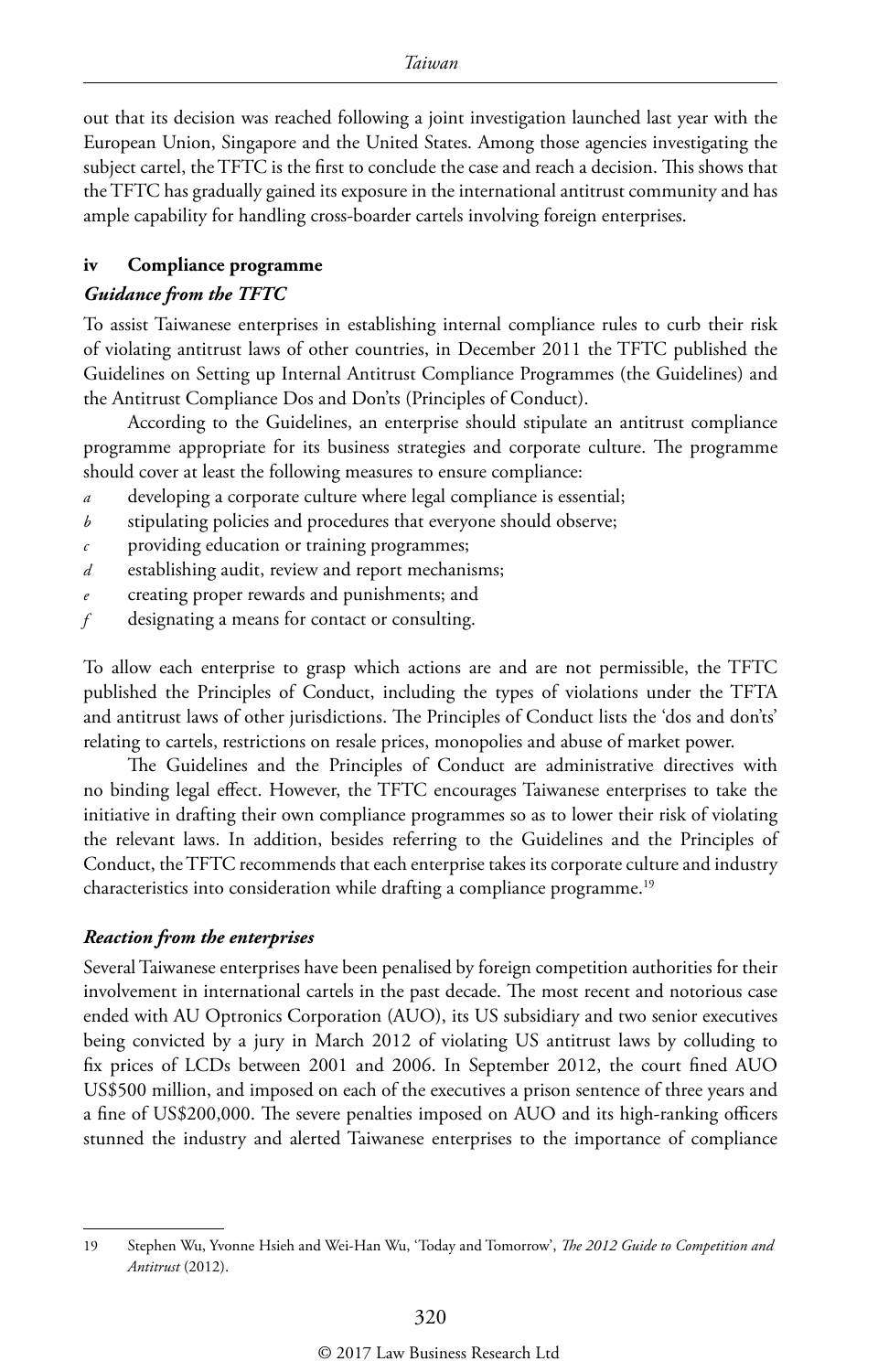with antitrust law. In the wake of this case, Taiwanese enterprises may be more eager to establish internal compliance programmes to monitor the risk of cartel violation in various jurisdictions, as advised by the TFTC.<sup>20</sup>

#### **V OUTLOOK**

In the past, the TFTC devoted most of its administrative resources to unfair competition matters, such as false advertisements or multi-level sales, while antitrust issues such as cartels received scant attention. Nonetheless, the amendment to the concerted action provisions, in particular the introduction of the Leniency Programme, may considerably transform how the TFTC enforces cartel regulations. As foreign competition authorities have vowed to take aggressive action to curb the growth of international cartels, the TFTC may follow the trend. The TFTC can be expected to develop a more mature enforcement strategy in the near future.<sup>21</sup>

In the February 2015 amendments to the TFTA, the TFTC's original proposal of empowering the TFTA to search and seize (i.e., conduct dawn raids) did not pass the Legislative Yuan's final review because of concerns that such dawn-raid power may be unconstitutional. In the past few years, the TFTC has advocated such a proposal several times. However, as there have already been strong criticisms against such a move on the grounds of the separation of powers between administrative agency and judicial authority, there is no certainty that this dawn-raid power will be adopted and become effective in the near future.

The TFTA was further amended in June 2015 to introduce a whistle-blower reward scheme. According to Article 47-1 of the newly amended TFTA, and other sources, 30 per cent of the funds for this reward, described as an 'antitrust fund' under the TFTA, will come from the penalties collected by the TFTC. As outlined in a TFTC news release, this reward scheme aims to encourage employees to report illegal activities carried out by their employers. By obtaining such internal information from whistle-blowers, the TFTC's chances of detecting and proving a cartel can be effectively escalated.<sup>22</sup>

<sup>20</sup> See footnote 7.

<sup>21</sup> See footnote 6.

<sup>22</sup> 'Regulations on Payment of Rewards for Reporting of Illegal Concerted Actions' and 'Regulations Governing Management and Utilization of the Antitrust Fund' can be found at: https://www.ftc.gov.tw/ internet/english/doc/docList.aspx?uid=1294.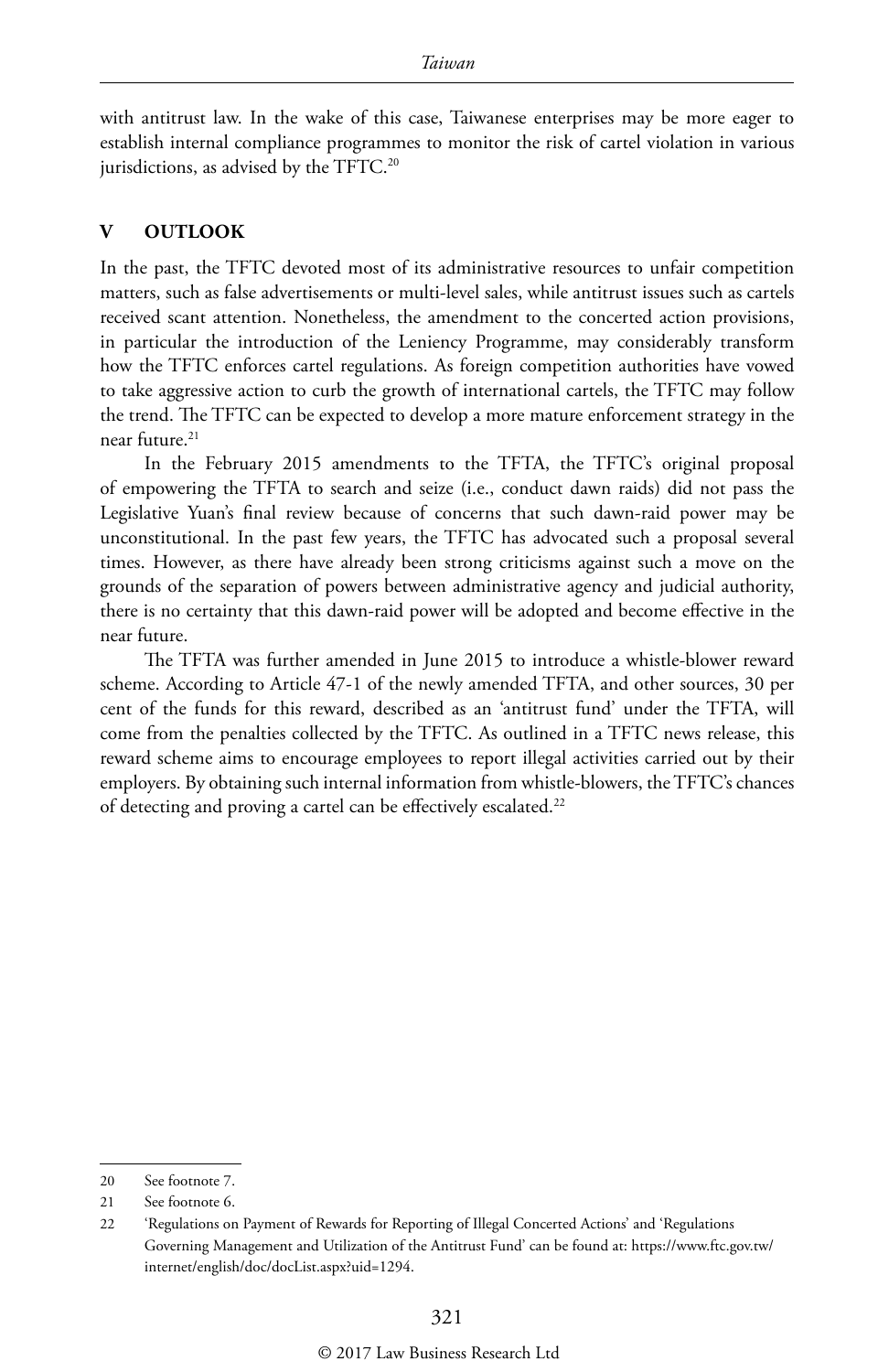# ABOUT THE AUTHORS

#### **STEPHEN WU**

#### *Lee and Li, Attorneys-at-Law*

Stephen Wu is the partner leading the competition law practice group of Lee and Li. He is also the founding chair and an active member of the competition law committee of the Taipei Bar Association. He has successfully represented domestic and international clients in handling numerous antitrust filing, cartel investigation and unfair competition cases. He has been recognised as being among the world's leading competition lawyers by *Who's Who Legal* in 2012 and 2013. He keeps abreast of the latest developments in global antitrust and competition law, and regularly contributes briefings and articles to *Global Competition Review*, AntitrustAsia.com and many competition law publications.

#### **REBECCA HSIAO**

#### *Lee and Li, Attorneys-at-Law*

Rebecca Hsiao is an associate partner at Lee and Li. She began her practice when she joined the firm in 2001, and has practised in the areas of antitrust and competition law, mergers and acquisitions, securities, and corporate and investment law.

#### **WEI-HAN WU**

#### *Lee and Li, Attorneys-at-Law*

Wei-Han Wu is an associate partner at Lee and Li. She joined the firm in 2008 and is a core member of the competition law practice group. Ms Wu advises clients on the full range of competition law, focusing on merger control, cartel work, restrictive practice and unfair trade matters. She has extensive experience in representing international corporations in major deals relating to her practice areas before the Taiwan Fair Trade Commission. Ms Wu is also frequently involved in cases at the intersection of antitrust and IP laws. Ms Wu regularly writes and speaks on a variety of competition law topics. She is listed in *Who's Who Legal: Competition Future Leaders* 2017.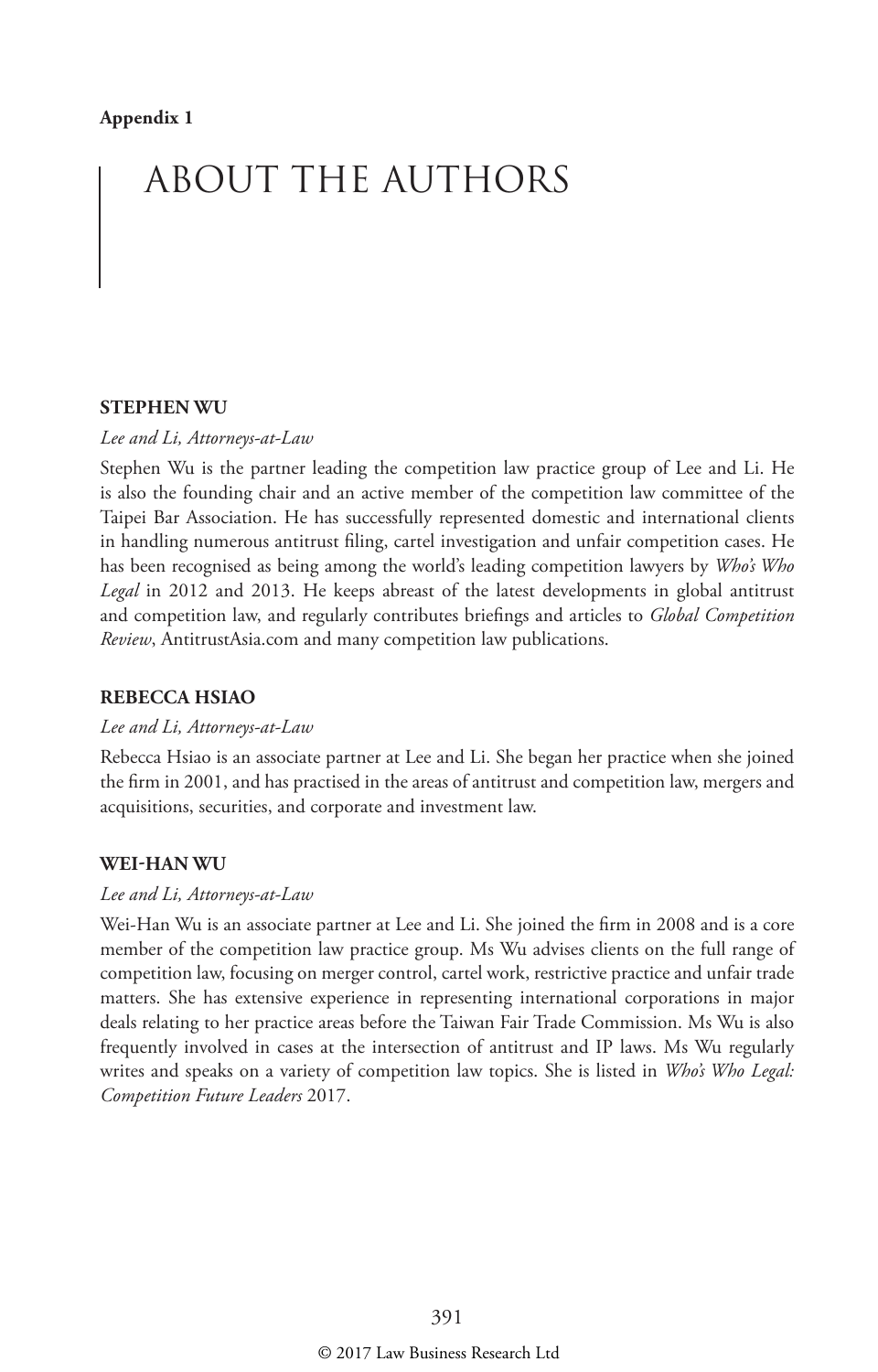#### **LEE AND LI, ATTORNEYS-AT-LAW**

7F, No. 201 Tun-Hua North Road Taipei 10508 Taiwan Tel: +886 2 2715 3300 Fax: +886 2 2713 3966 stephenwu@leeandli.com rebeccahsiao@leeandli.com weihanwu@leeandli.com www.leeandli.com